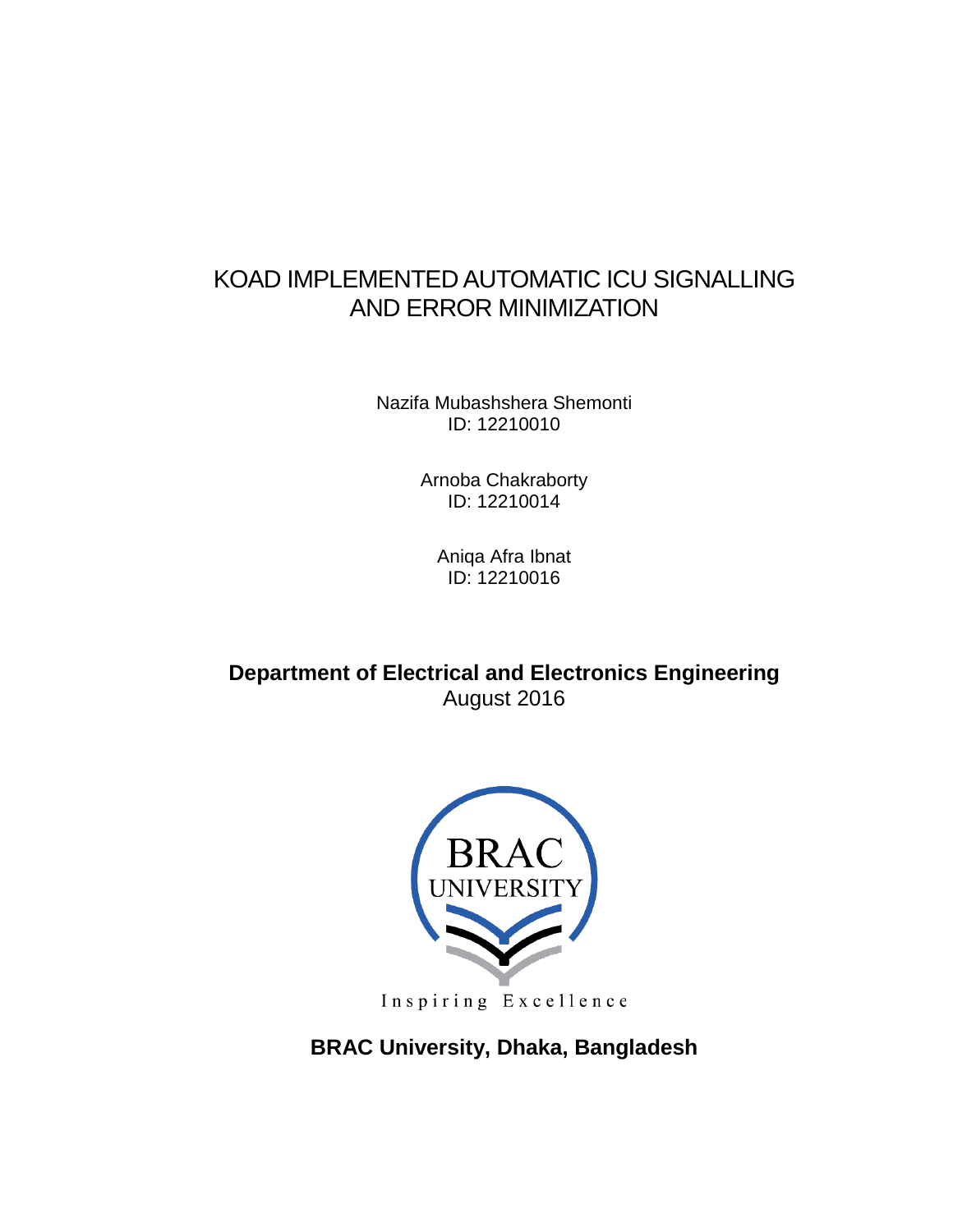## **DECLARATION**

We hereby declare that this thesis is based on the results found by ourselves. Materials of work found by other researcher are mentioned by reference. This thesis, neither in whole nor in part, has been previously submitted for any degree.

Dr. Tarem Ahmed

Signature of Supervisor **Nazifa Mubashshera Shemonti** 

Arnoba Chakraborty

Aniqa Afra Ibnat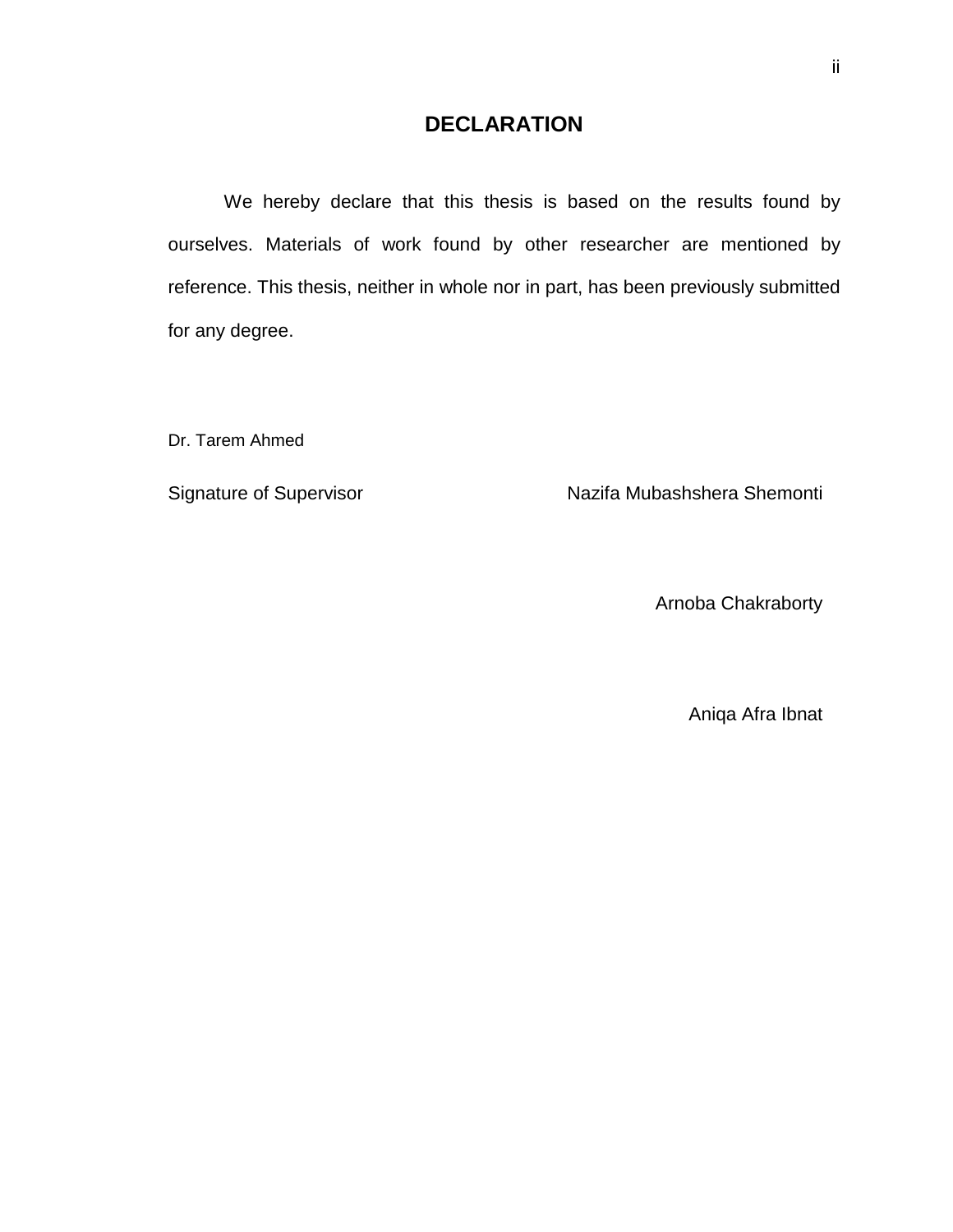## **ABSTRACT**

In this paper, a previously developed algorithm based on selfimplementation and kernel mapping is executed in medical field to develop an automated, ICU signalling. The method is taken into consideration because it is adaptive, portable and has lower complexity in comparison to contemporary approaches. The proposed algorithm takes in set of different medical parameters to monitor the conditions of individual patients in an ICU. Application of real data and the learning mechanism of underlying patterns of the algorithm results in instantaneous detection and alarming in response to critical circumstances. In addition, the system yields recognitions with minimum false alarms.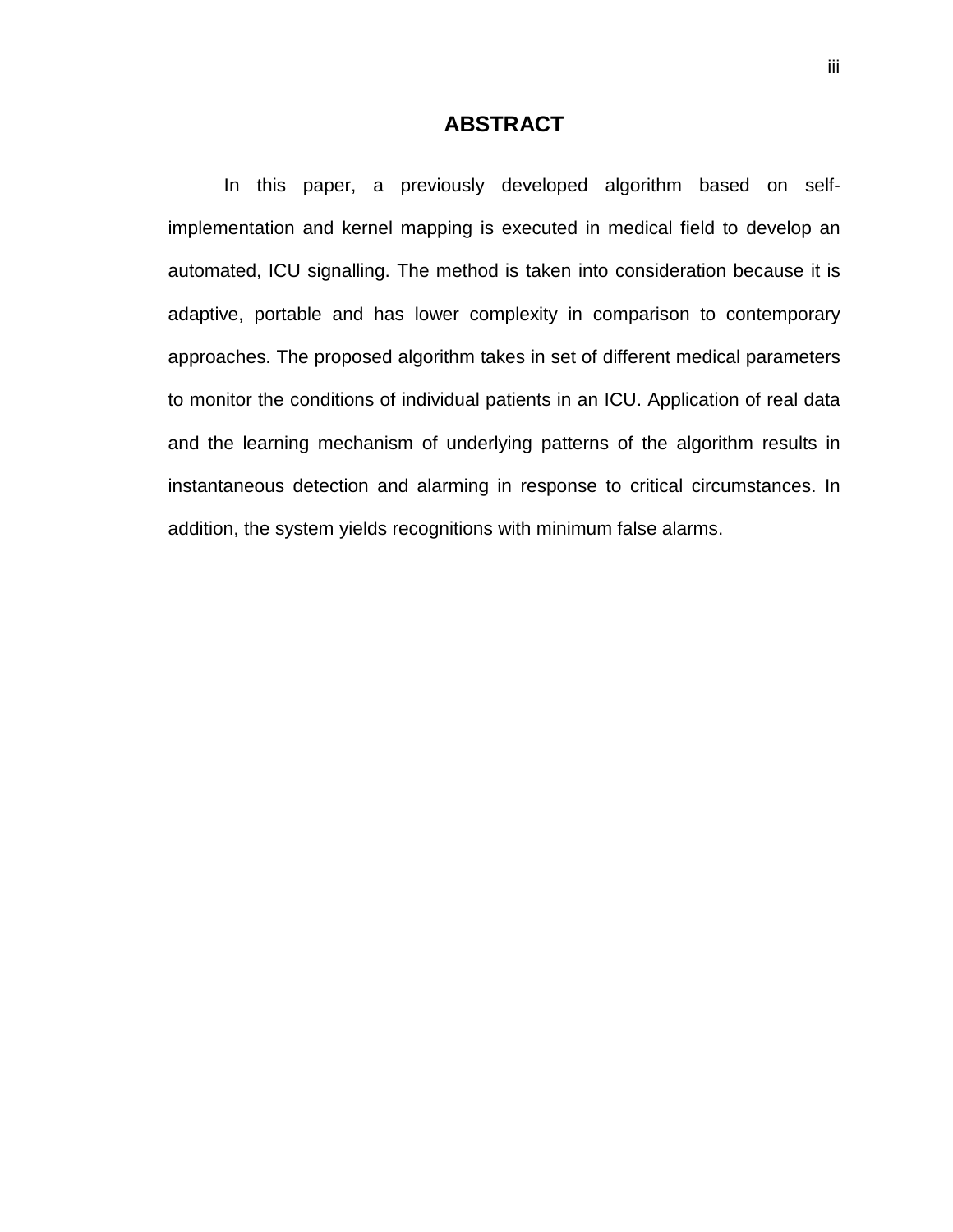# **TABLE OF CONTENTS**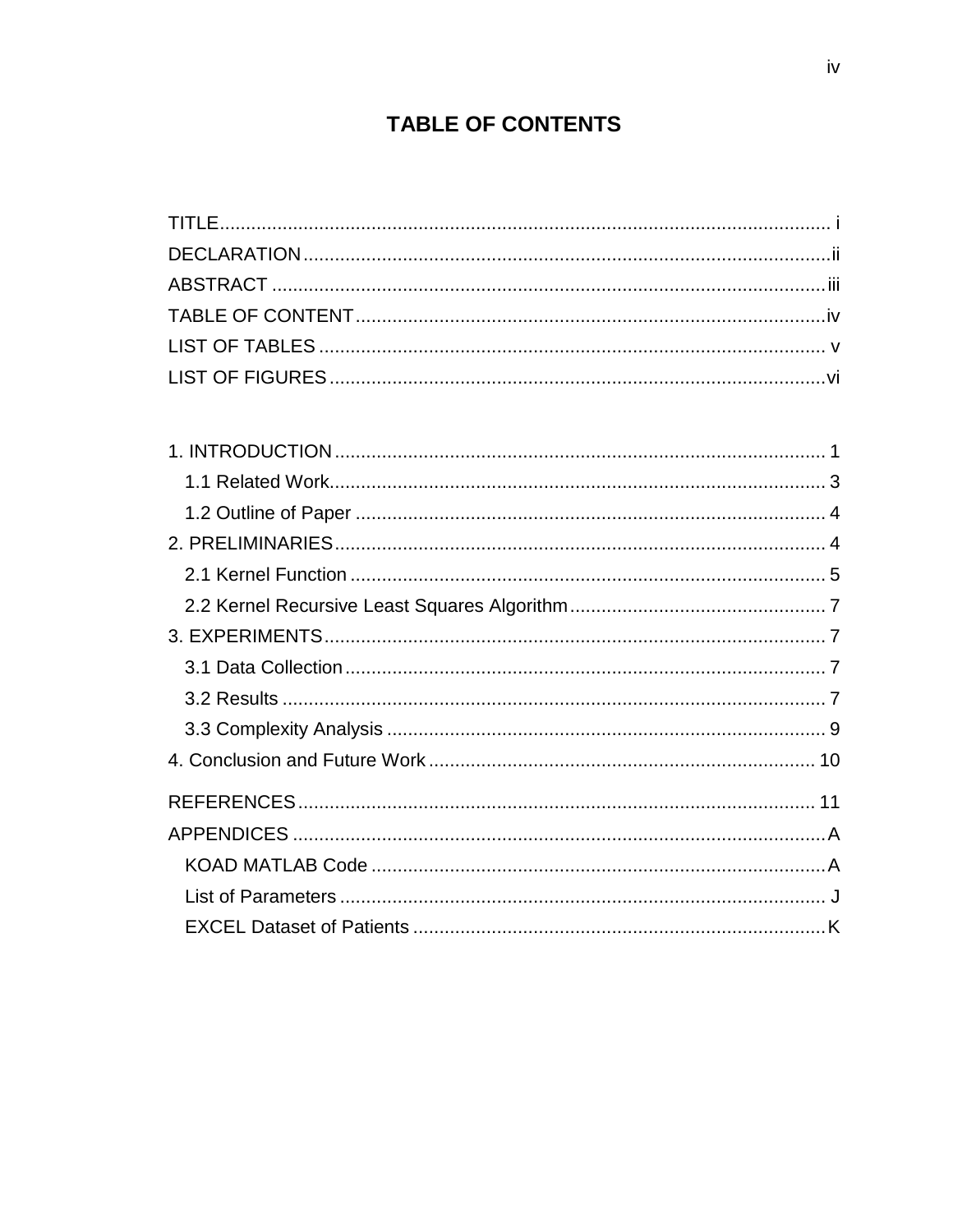#### v

## **LIST OF TABLES**

| Table |                                                          | Page |
|-------|----------------------------------------------------------|------|
|       | A List of Parameters                                     |      |
|       | <b>EXCEL Dataset of Detection Statistics of Patients</b> |      |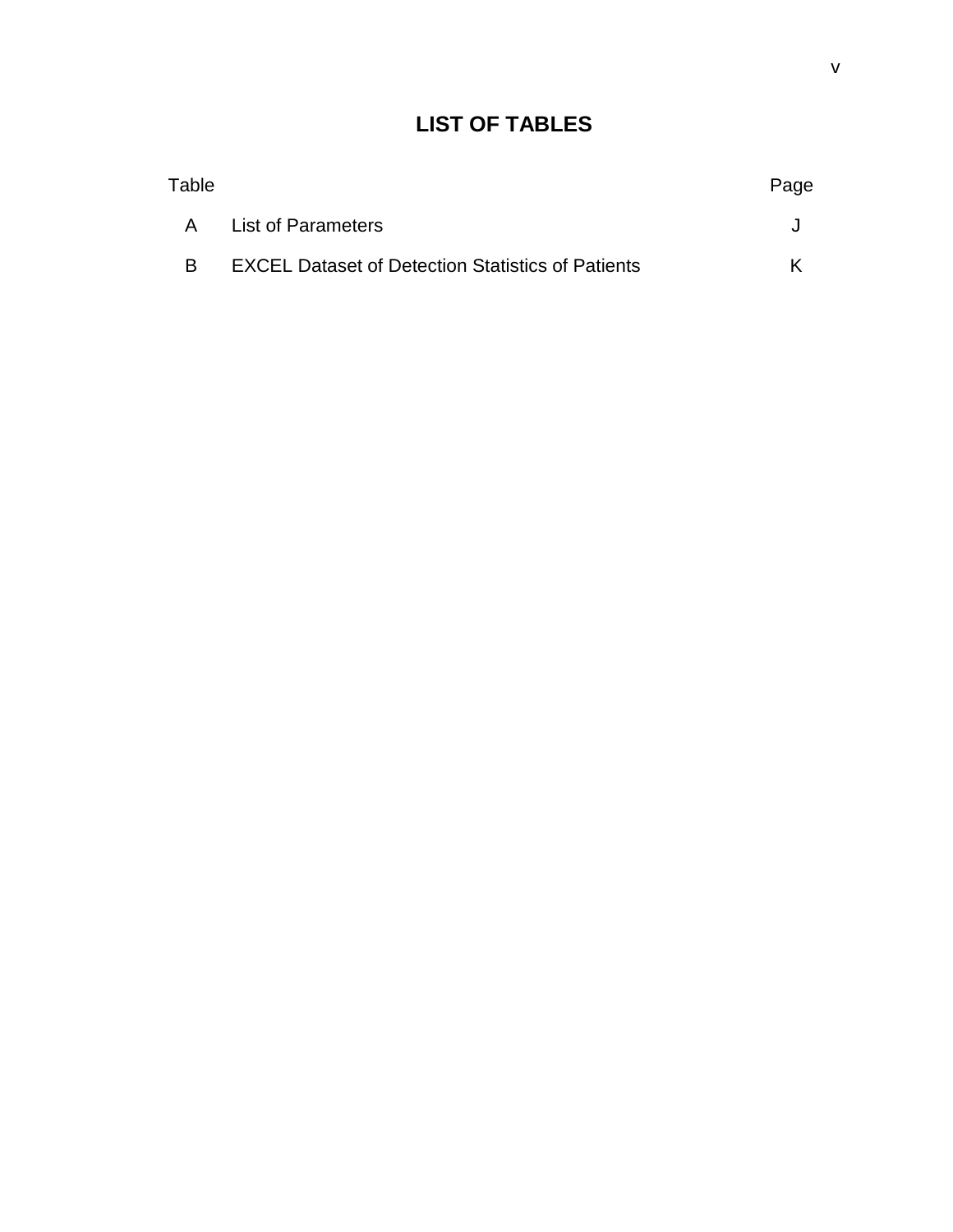# **LIST OF FIGURES**

| Figure |                                                                      | Page |
|--------|----------------------------------------------------------------------|------|
| 3.1    | Detection vs. False Alarm                                            | 8    |
| 3.2    | Progression of Detection Statistics, $\delta_t$ across 120 timesteps | 9    |
| A      | Detection Statistics of Patient 2                                    |      |
| в      | <b>Detection Statistics of Patient 3</b>                             |      |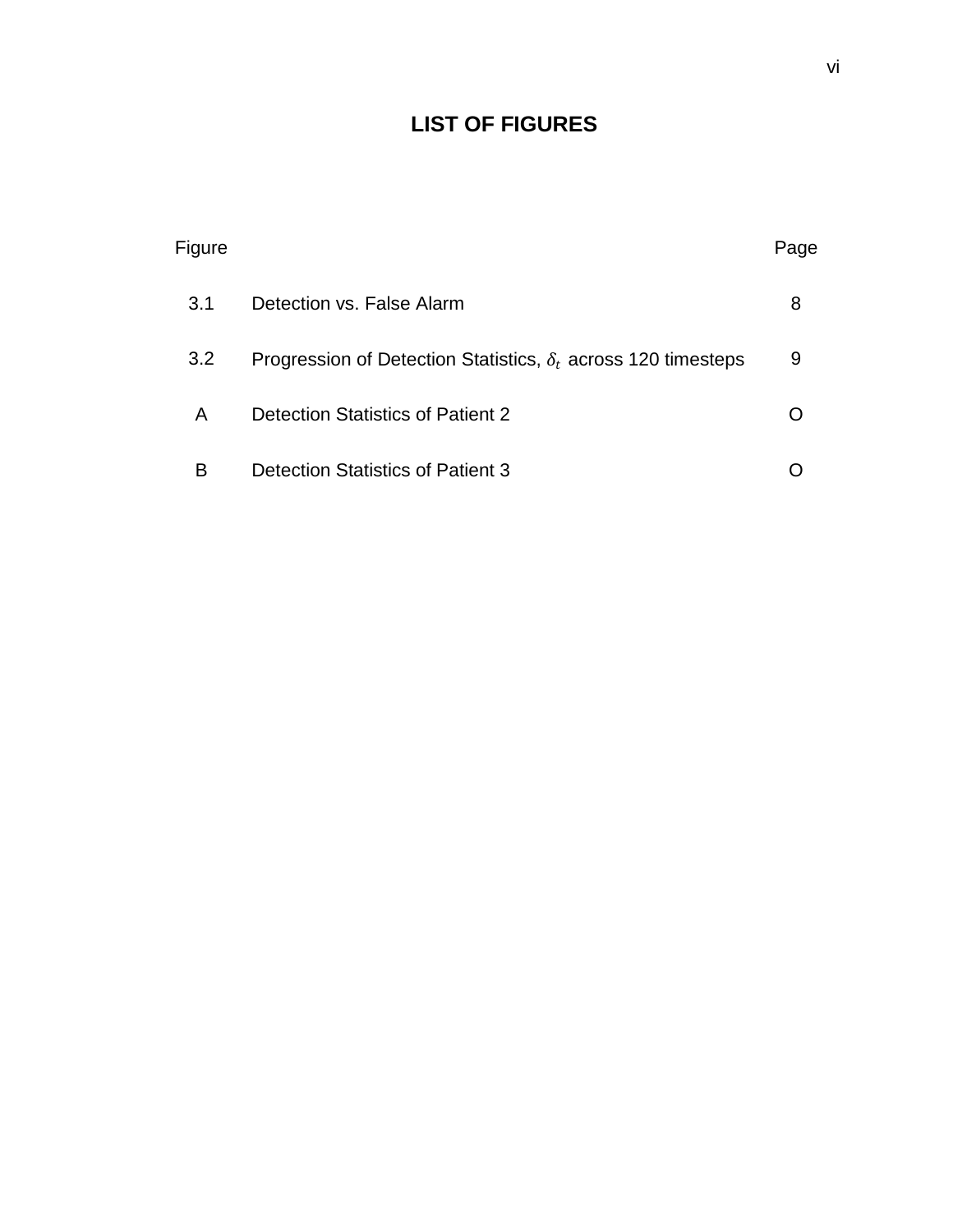### **1. INTRODUCTION**

Intensive Care Unit (ICU) is the application of intensive care medicine, a branch of medicine centred to treat patients who require external assistance to maintain normal bodily functions. Severely ill or injured patients experience difficulty in breathing, sustaining stable blood pressure, performing renal functions, etc. In ICU, such patients are equipped with mechanical ventilators for respiration, cardiac monitors to display blood pressure, dialysis equipment for renal failure and so on. The complex health condition of ICU patients insists on highly trained physicians and nurses in a greater staff-to-patient ratio than regularhospital wards. Each nurse observes and records vital statistics of patients periodically in order to notify the physician when the readings demonstrate irregularity from usual pattern. However, such manual approach is deemed impractical since the possibility of emergency events in the period inbetween going unnoticed increases.

ICU patients,in recent times,are attached to numerous probes of multiple devices which constantly display the vital statistics to their corresponding monitors. Each device has a simplistic, automated signalling installed to alert the staff when some reading deviate from a pre-set threshold. The devices nonetheless, cannot establish an underlying correlation contained by the set of vital statistics. This poses a significant drawback for timely detection since certain indicators are reliant on others.For example,blood pressure levels are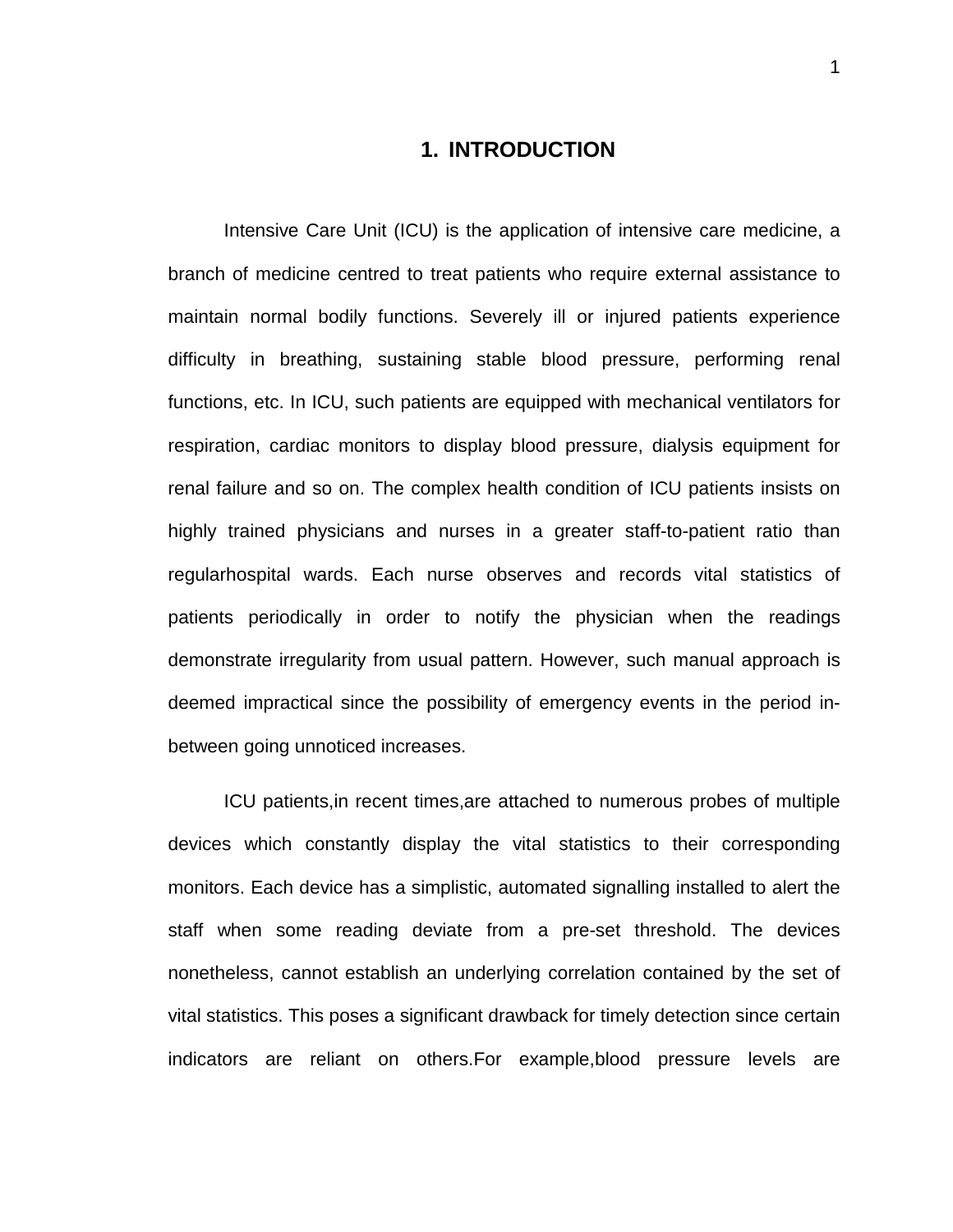determined by oxygenation and perfusion of tissues where ample supply of oxygen is ensured by proper respiration [1].

In developed countries, the recommended ratio for two patients to one nurse in ICUs is conserveduniformly. Moreover, patients on mechanical ventilator with anaesthetics, sedation and analgesics require 1:1 ratio basis intensive care. Such well-established, speciality ICUs are described as Closed ICU, staffed by intensivists. Intensivist is a physician proficient in treating the range of conditions commonly observed in critically ill patients alongside administering the technical procedures and devices in ICU.

The inadequate financial and technological resources allotted to healthcare in developing countries prove to be a challenge to ensure proper ICU facilities. In Bangladesh, the doctor to nurse to patient ratio recommended by World Health Organization of 1:3:5 falls short by less than one doctor per 3000 population. Moreover, there is an alarming shortage of adequately skilled doctors to provide services let alone operate complex machines [2]. The Kernel-based Online Anomaly Detection (KOAD) algorithm proposed in [3] is a real-time application of automated signalling systems. The algorithm constantly monitors the vital statistics provided by the devices connected to an ICU patient. The adaptive property of KOAD learns the pattern of underlying correlation from the input in frequent intervals. The lightweight nature in terms of calculation and memory space renders the algorithm feasible to use with any kind of device.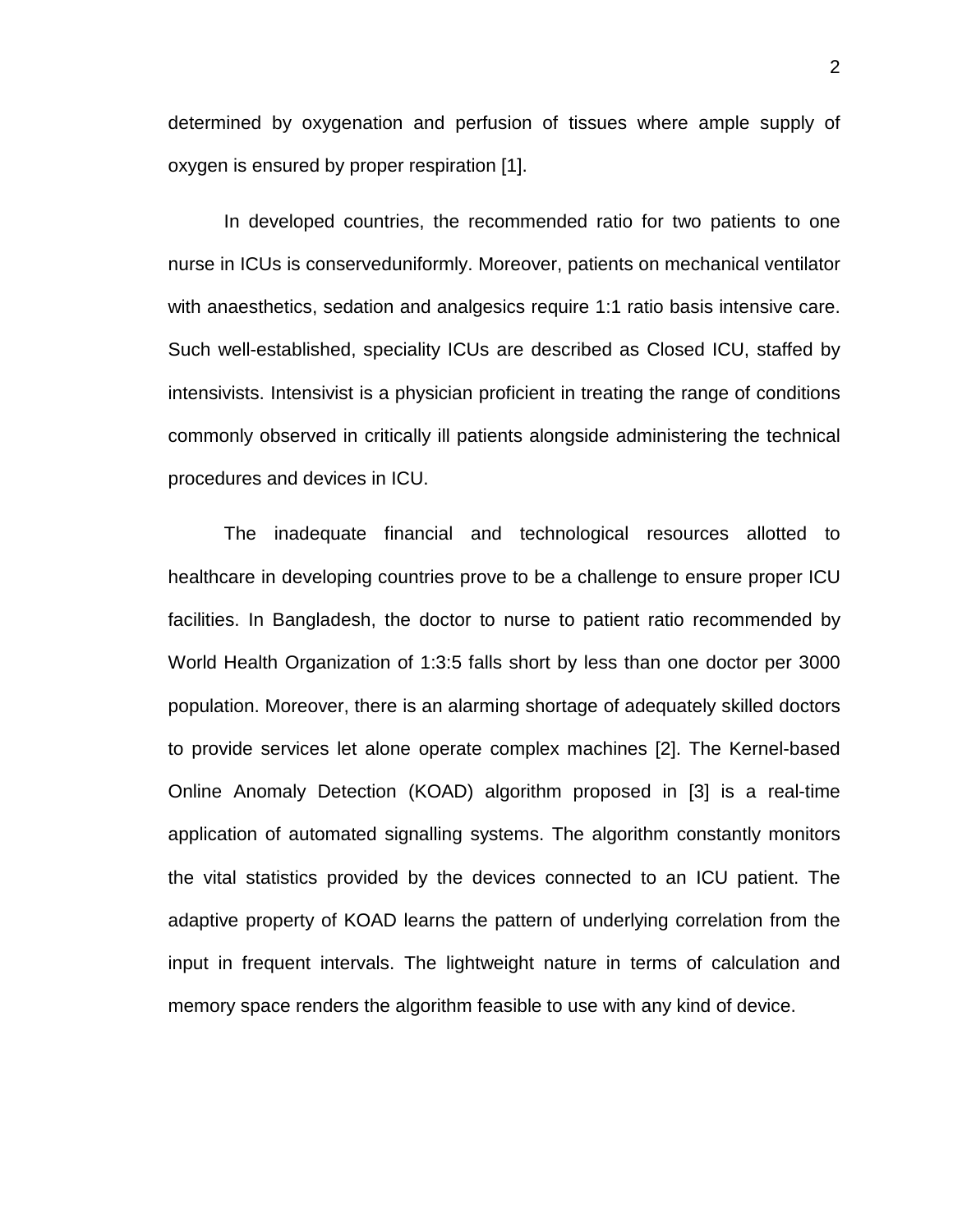The objective of this paper is to show KOAD algorithm can be suitable for ICU implementation considering low false alarm rates in detecting emergency events. We provide the course of trial and error procedure to achieve such result by resolving several parameter values. Our experimentations indicate that cumulative dataset inputs improve the performance of the learning algorithm.

### **1.1 Related Work**

Our work builds most closely on the series of works by Ahmed, T. et al. in [3] and [4]. They demonstrate machine learning principles in pattern matching algorithms to hospital monitoring, automated visual surveillance and network flows in high-speed backbones. Other anomaly detection systemsinclude Principal Component Analysis (PCA), One Class Neighbouring Machine (OCNM) and Kernel PCA. PCA is successful for variables with no inherent correlation. The block- based OCNM method maintains no dictionary since it takes the single closest neighbour in consideration. Unlike KOAD, Kernel PCA executes only for large number of inputs [4]. Kernel methods are used in biology and medicine to predict the formation of disulphide bridges in proteins [5] and to build a Cerebellar Model Articulation Controller (CMAC) neural network to model the part of the brain responsible for fine muscle control in animals [6].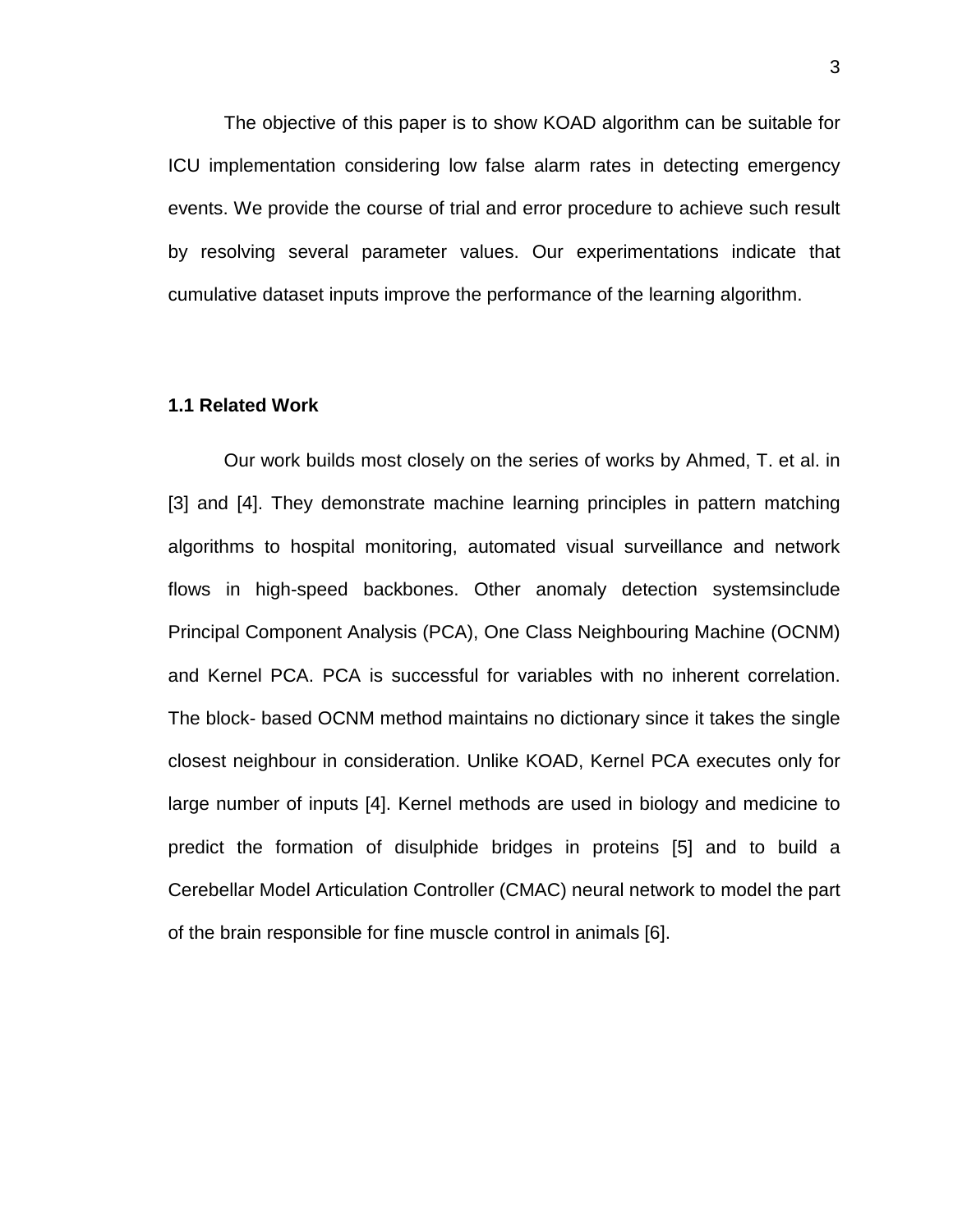### **1.2 Outline of Paper**

The rest of the paper is organized as follows. Section II provides background on kernel machines and minimum volume sets. Section III presents the KOAD algorithm, discusses the choice of algorithm parameters and analyses computational and memory complexity. Section IV details the performance of KOAD algorithm on data of patients obtained from ICU. Section V concludes and provides future avenues of work on the research.

### **2. PRELIMINARIES**

### **2.1 Kernel Function**

Kernel mapping functions, used by kernel machines, when applied to a pair of input data vectors (feature vectors), maps the input data onto a feature space of much higher dimension [8]. The points exhibiting similar behaviour are expected to cluster in the feature space. The inner product of input vectors each mapped onto the feature space can be used to evaluate the kernel function:

$$
\kappa(x_i, x_j) = \langle \phi(x_i), \phi(x_j) \rangle \tag{1.1}
$$

where  $x_i$ ,  $x_i$  denote the input vectors and  $\Phi$  represents the mapping onto the feature space.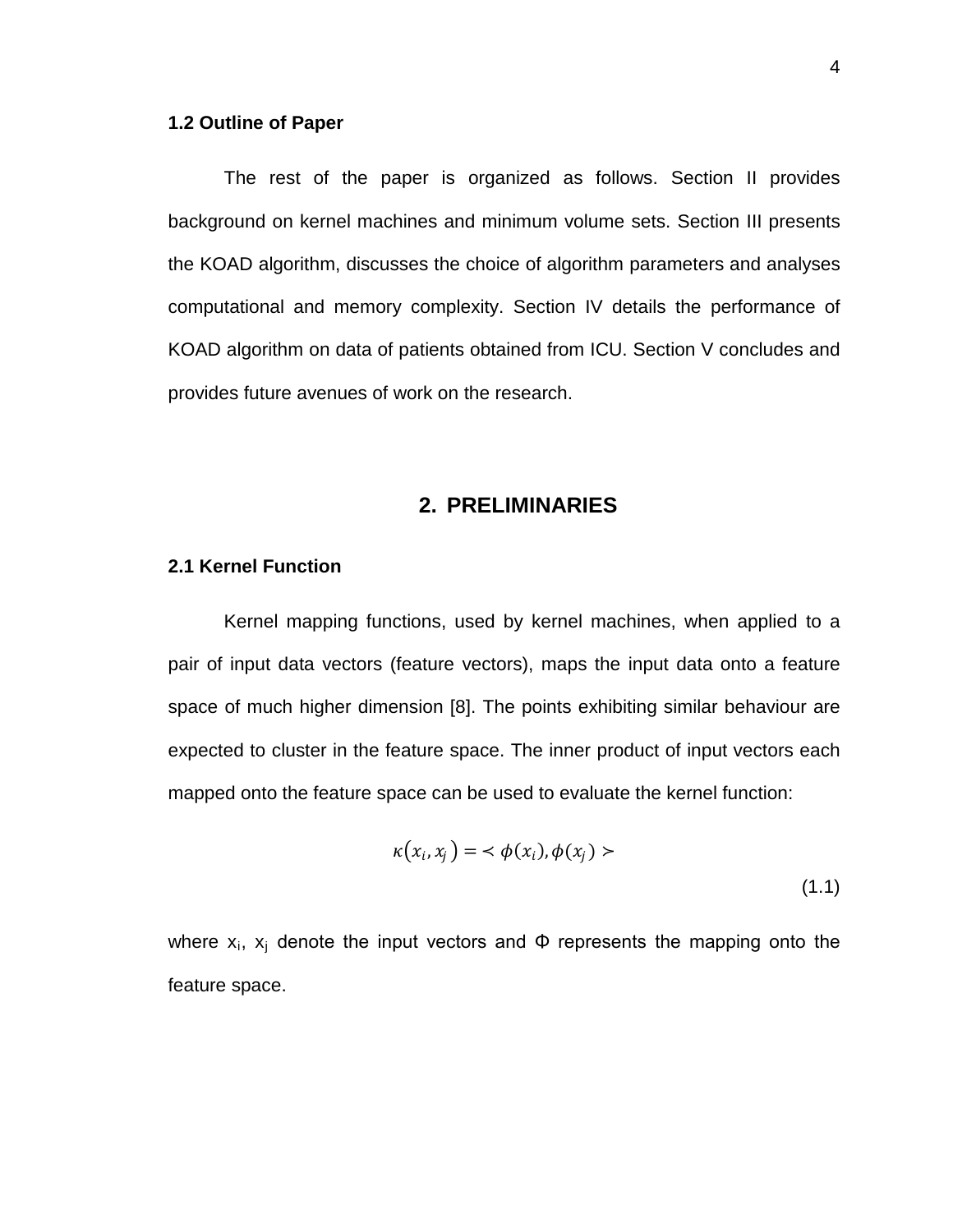The KOAD algorithm for ICU emergency signalling uses Gaussian kernel with variance  $\sigma^2$ :

$$
\kappa(x_1, x_2) = e^{-\frac{\|x_1 - x_2\|}{2\sigma^2}}
$$
\n(1.2)

### **2.2Kernel Recursive Least Squares Algorithm**

The Kernel Recursive Least Squares (KRLS) algorithm combines the principles of kernel machines and the popular Recursive Least Squares (RLS) algorithm [8] and performs non-linear, non-parametric, efficient approach for performing online data mining. In KRLS, the dimension of the space spanned by  $\{\boldsymbol{\phi}(x_i)\}_{i=1}^t$  can increase without bound.

At each timestep, the dimension will increase unless  $x_t$  satisfies

$$
\phi(x_t) = \sum_{i=1}^{t-1} a_i \cdot \phi(x_i)
$$
\n(1.3)

Feature vector  $\phi(x_t)$  is *approximately* linearly dependent on  $\{\phi(x_i)\}_{i=1}^t$ with approximation threshold  $\nu$ , if the projection error  $\delta_t$  satisfies the following criterion:

$$
\delta_t = \min_a \|\sum_{i=1}^{t-1} a_i \cdot \phi(x_i) - \phi(x_t)\|^2 < \nu
$$
\n(1.4)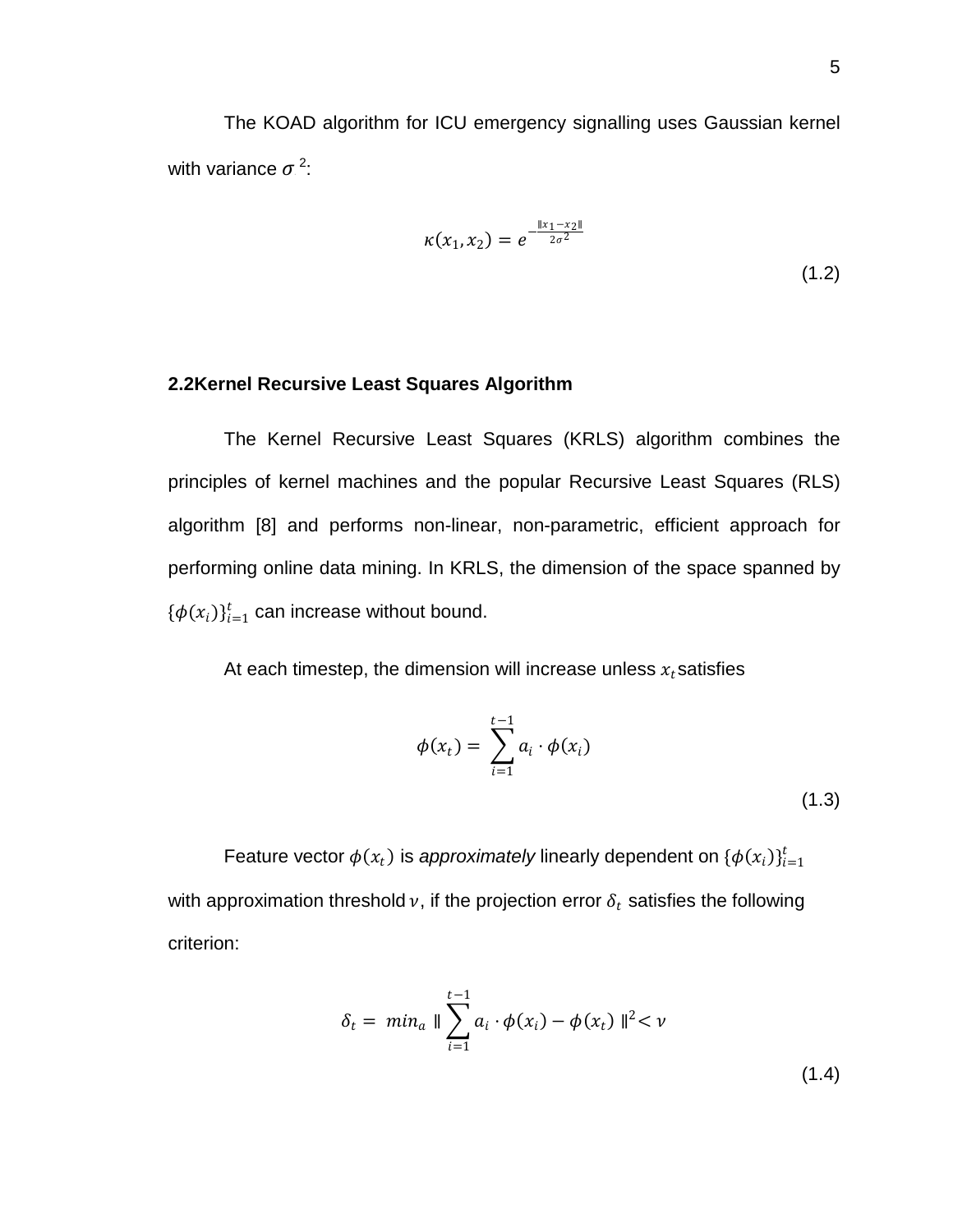This error measurement  $\delta_t$  is then compared to two thresholds  $v_1$  and $v_2$ , where  $\nu_1 < \nu_2$ .

If  $\delta_t < v_1$ ,  $x_t$  is sufficiently linearly dependent on the dictionary depicting normal behaviour. Hence, "Green" alarm is raised.

If  $\delta_t > v_2$ ,  $x_t$  is far away from the normality region and immediately raise a "Red1" alarm to signal an anomaly.

If  $v_1 < \delta_t < v_2$ ,  $x_t$  is considered sufficiently linearly independent on the dictionary and considered to be an unusual event. An "Orange" signal is raised since it may represent an expansion or migration of the normality region. KOAD implements the "usefulness test" to distinguish between arrivals that is an anomaly:

$$
\left[\sum_{i=t+1}^{t+\ell} \mathbb{I}(\kappa(x_t, x_i) > d)\right] > \epsilon\ell \tag{1.5}
$$

where is the indicator function, d is kernel threshold and  $\epsilon \in (0,1)$  is a selected constant. If the test evaluates false, it elevates the "Orange" alarm to "Red2" alarm.

KOAD also deletes obsolete elements from the dictionary to maintain a sparse and current dictionary. Additionally, it incorporates exponential forgetting so that the impact of past observations is gradually reduced.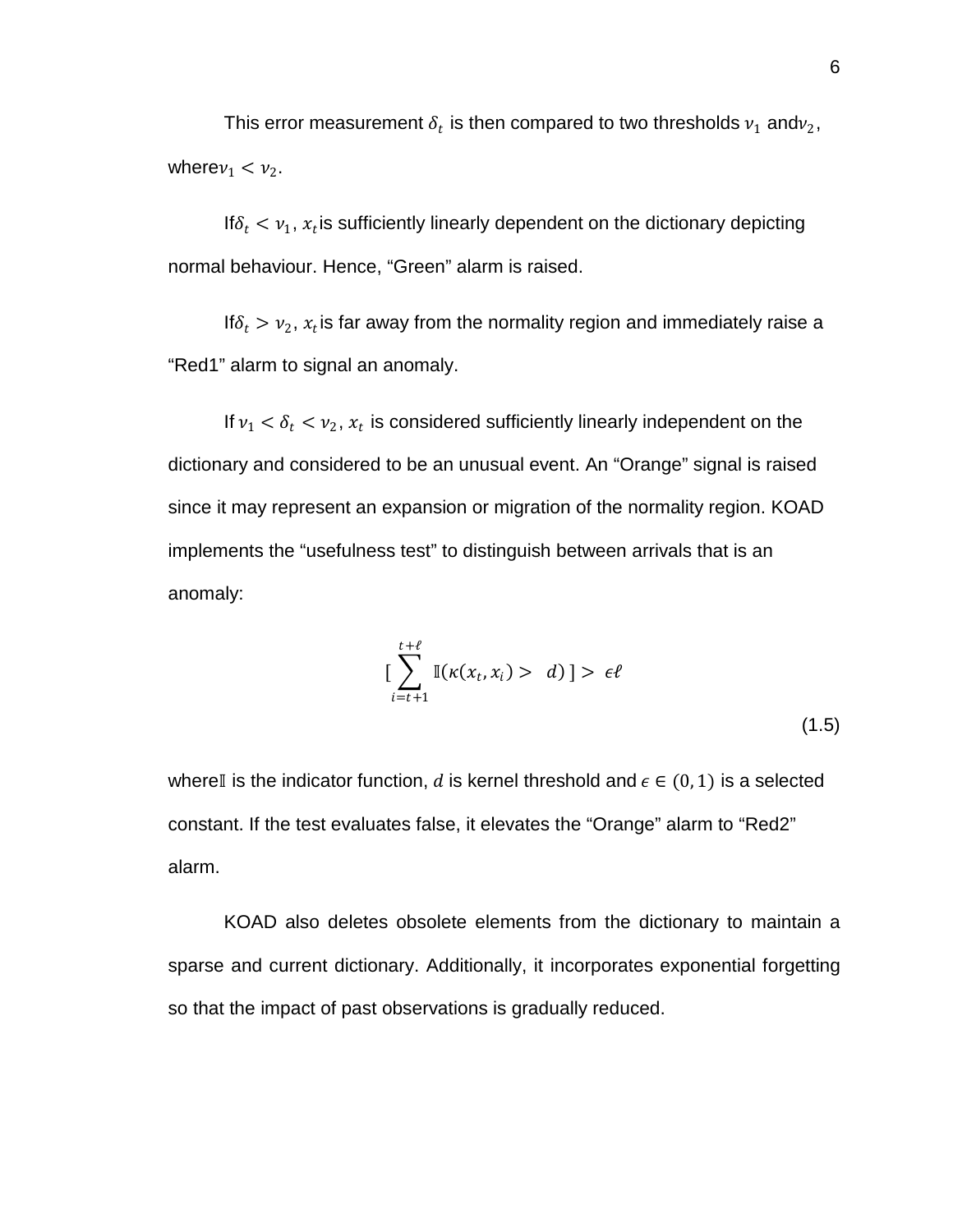### **3. EXPERIMENTS**

#### **3.1 Data Collection**

Real data was collected from a renowned private hospital consisting of 120 measurement vectors of 11 vital statistics of 3 patients recorded at 1-minute intervals. The list of vital statistics is as follows. Pulse rate, systolic blood pressure, diastolic blood pressure, mean blood pressure, mean pulmonary arterial pressure, peripheral temperature, oxyhaemoglobin saturation, fractional concentration of inspired oxygen, partial pressure of oxygen, partial pressure of carbon dioxide and serum bicarbonate. The appointed cardiac surgeon of the hospital manually identified the values where statistics reached critical level. The labelled instances are the desired values that need automatic detection.

### **3.2 Results**

In order to detect the incidence of the anomalous situations, predetermined by the physician, KOAD wasrun on a set of values for thresholds  $v_1$  and  $v_2$ . Reduction of false alerts was an additional objective of theexperiment. Figure 3.1 portraits the changes in probability of false alarm in accordance to the probability of detection. As the normal points lie in the feature space defined by the chosen kernel mapping, it isevident from figure 3.1, that the detection of phenomena with the lowest rate of false alerts isachievable.The values for the thresholds  $v_1$  and  $v_2$  for the optimum detection to false alert ratio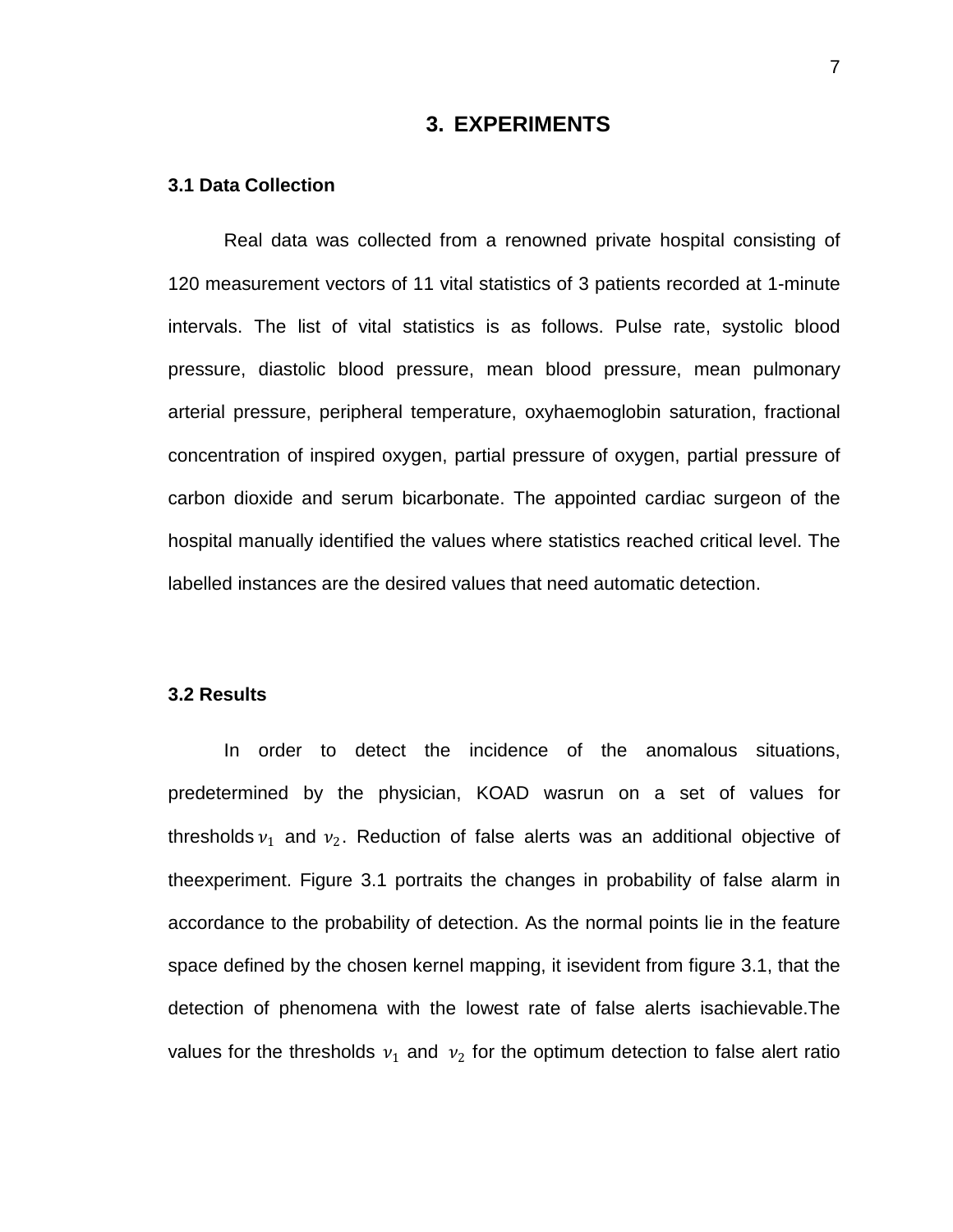may be determinedover a training period using a supervised, cross-validation approach from trial and error methods.Furthermore, Figure 3.2 presents a plot of the KOAD detection statistics for a sample experiment. Here KOAD was run with the lower threshold  $(v_1)$  set to a value of 0.06,repeated for set of the upper threshold  $(v_2)$  that included value of 0.001 to 0.9 with an interval of 0.01. Thetimesteps corresponding to the identified anomalies are shown as red, filled stems which yield highvalues for the detection statistic.



Fig. 3.1 Detection vs. False Alarm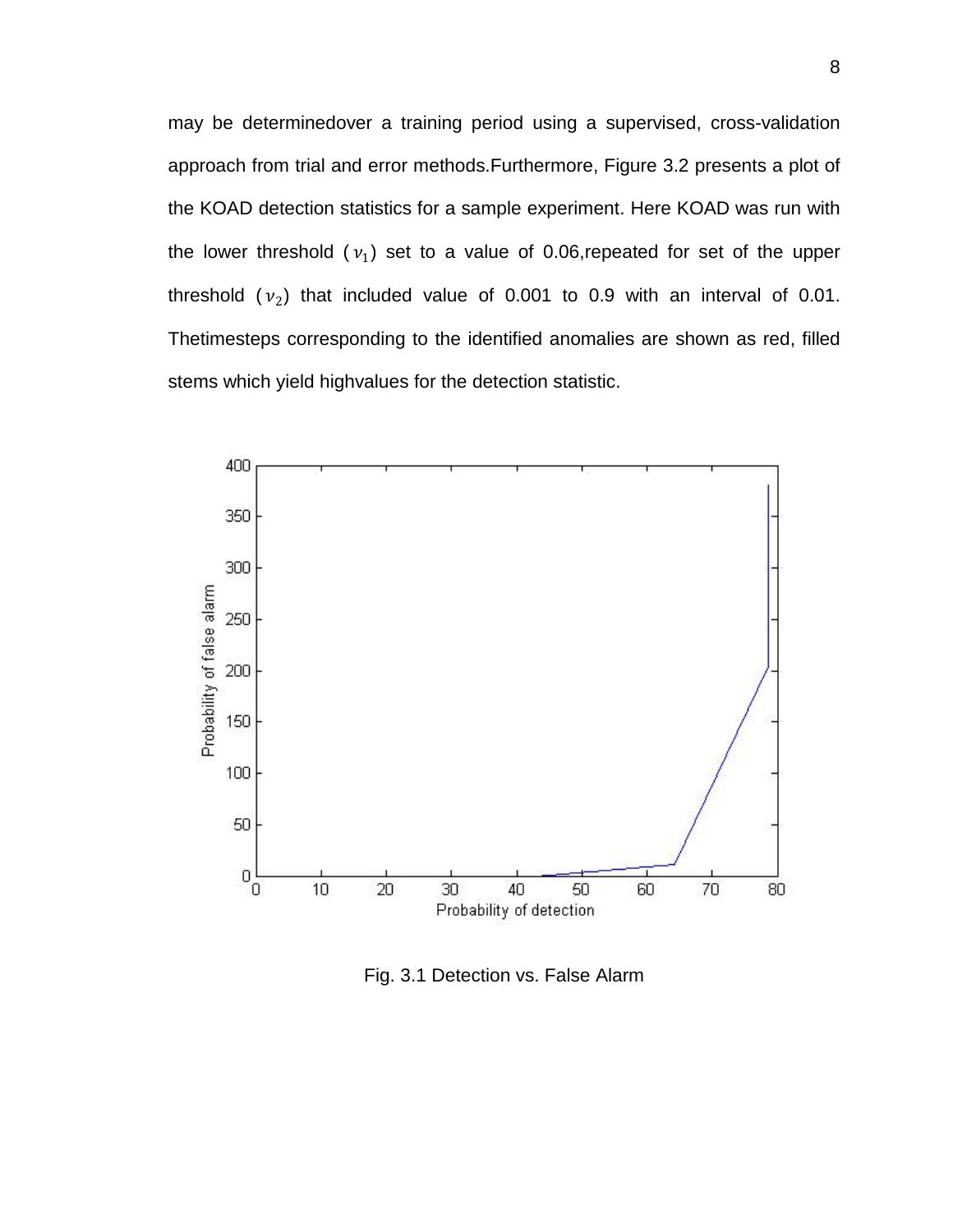

Fig. 3.2 Progression of Detection Statistics,  $\delta_t$  across 120 timesteps

Remaining two sets of data including detection statistics can be found in appendix.

### **3.3 Complexity Analysis**

Principal concerns regarding the real-time applications are storage and complexity issues. For a dictionary size of *m,* the KOAD creates and eventually stores an  $m \times m$  matrix. This results in a computational complexity of  $O(m^2)$  in terms of storage requirements and makes the algorithm independent of time and thus suitable for online use.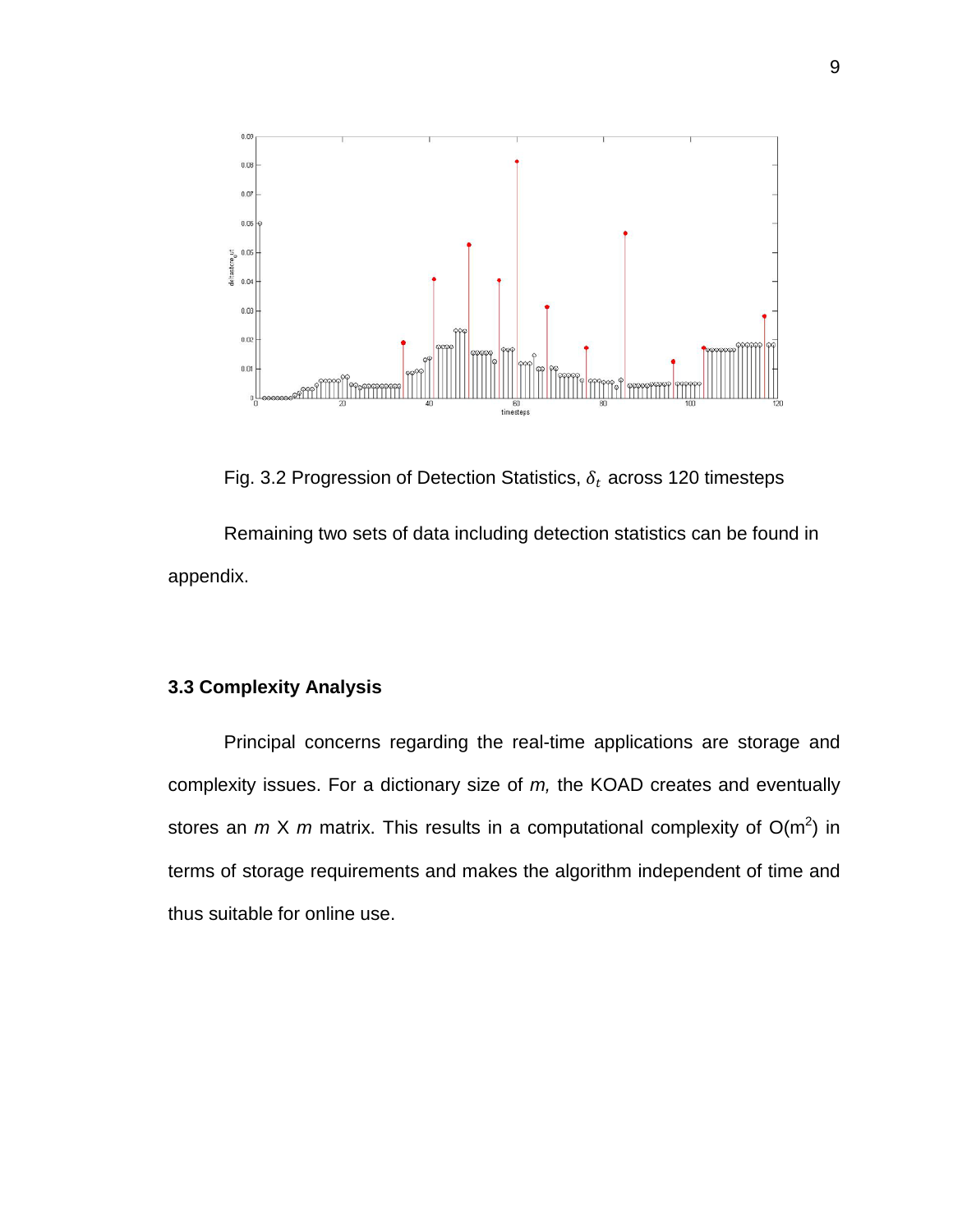### **4. Conclusion and Future Work**

In this paper, we have implemented KOAD algorithm for performing automatic, instantaneous detection of emergencies. The algorithm is able to detect anomalous events in real time occurring in a hospital ICU which results in higher detection accuracy with low false alarm rates. The pattern learning algorithm processes a range of vital statistics which are continuously monitored for any particular patient and it has a faster response in detecting anomalies and lower computational complexity compared to similar block-based approaches. Moreover, the system implementation does not require any expensive or sophisticated components which make it easier for developing countries to overcome the financial constraints and establish the usage of the system.

Our future work will expand the testing on investigating the use of additional algorithms to automatically determine the KOAD thresholds. It is also mentionable that the discussed algorithm can be further developed if integrated with medical devices along with supporting interfaces for effective integration and interpretation from multiple sources.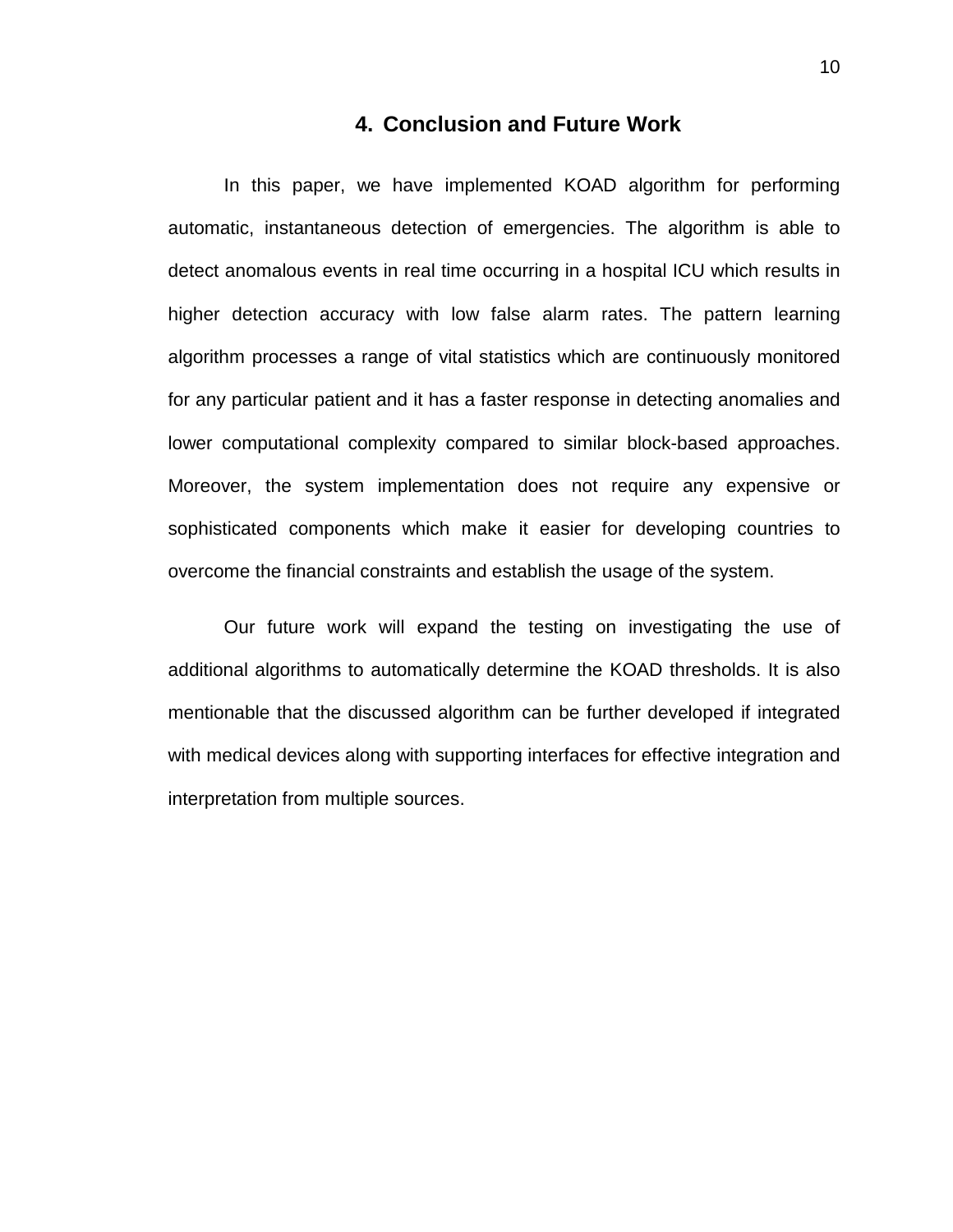## **References**

- [1] E. Kipnis *et al.*, "Monitoring in the intensive care," *Critical Care Research and Practice*, vol. 2012, pp. 1–20, 2012.
- [2] *Bangladesh Health System Review*. Philippines: WHO Regional Office for the Western Pacific, pp. 154–162, 2015.
- [3] T. Ahmed, S. Ahmed, S. S. Ahmed, and M. Motiwala, "Real-time intruder detection in surveillance networks using Adaptive kernel methods," *2010 IEEE International Conference on Communications*, pp. 1–5, May 2010.
- [4] T. Ahmed, M. Coates, and A. Lakhina, "Multivariate online anomaly detection using Kernel Recursive Least Squares," in *Proc. IEEE Int. Conf. on Computer Communications (INFOCOM)*, Anchorage, AK, USA, May 2007.
- [5] J. Cheng, H. Saigo, and P. Baldi, "Large-scale prediction of disulphide bridges using kernel methods, two-dimensional recursive neural networks, and weighted graph matching," *PROTEINS: Structure, Function, and Bioinformatics*, vol. 62, no. 3, pp. 617–629, Mar. 2006.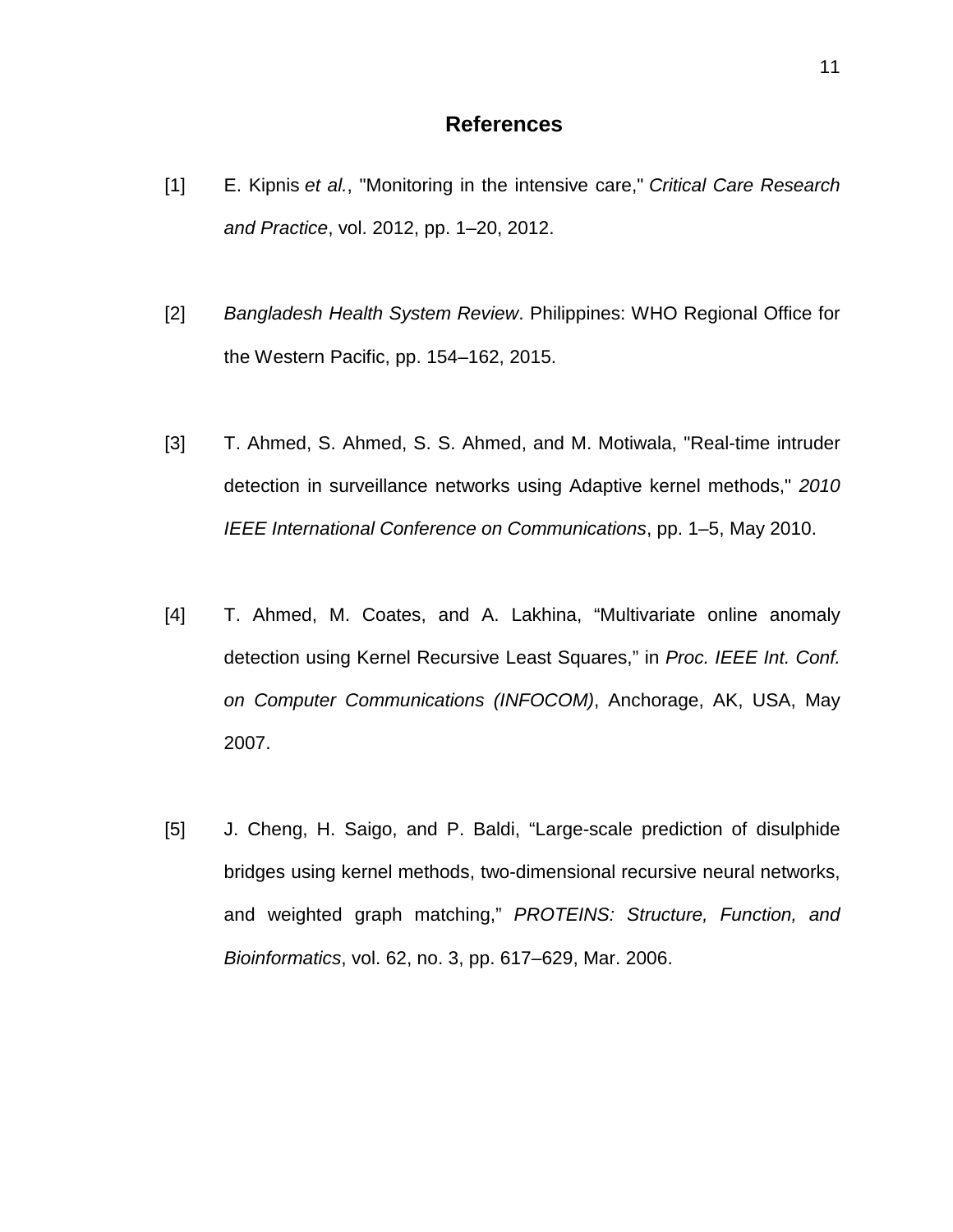- [6] C. Laufer and G. Coghill, "Kernel recursive least squares for the CMAC neural network," *Int. Journal Computer Theory and Engineering*, vol. 5, no. 3, pp. 454–459, Jun. 2013.
- [7] T. H. Cormen, C. E. Leiserson, R. L. Rivest, and C. Stein,*Introduction to algorithms*, 3rd ed. Cambridge, MA: The MIT Press, 2009.
- [8] B. Scholkopf, A. J. Smola, and er J. Smola, *Learning with kernels: Support vector machines, Regularization, optimization, and beyond*. Cambridge, MA, United States: MIT Press, 2002.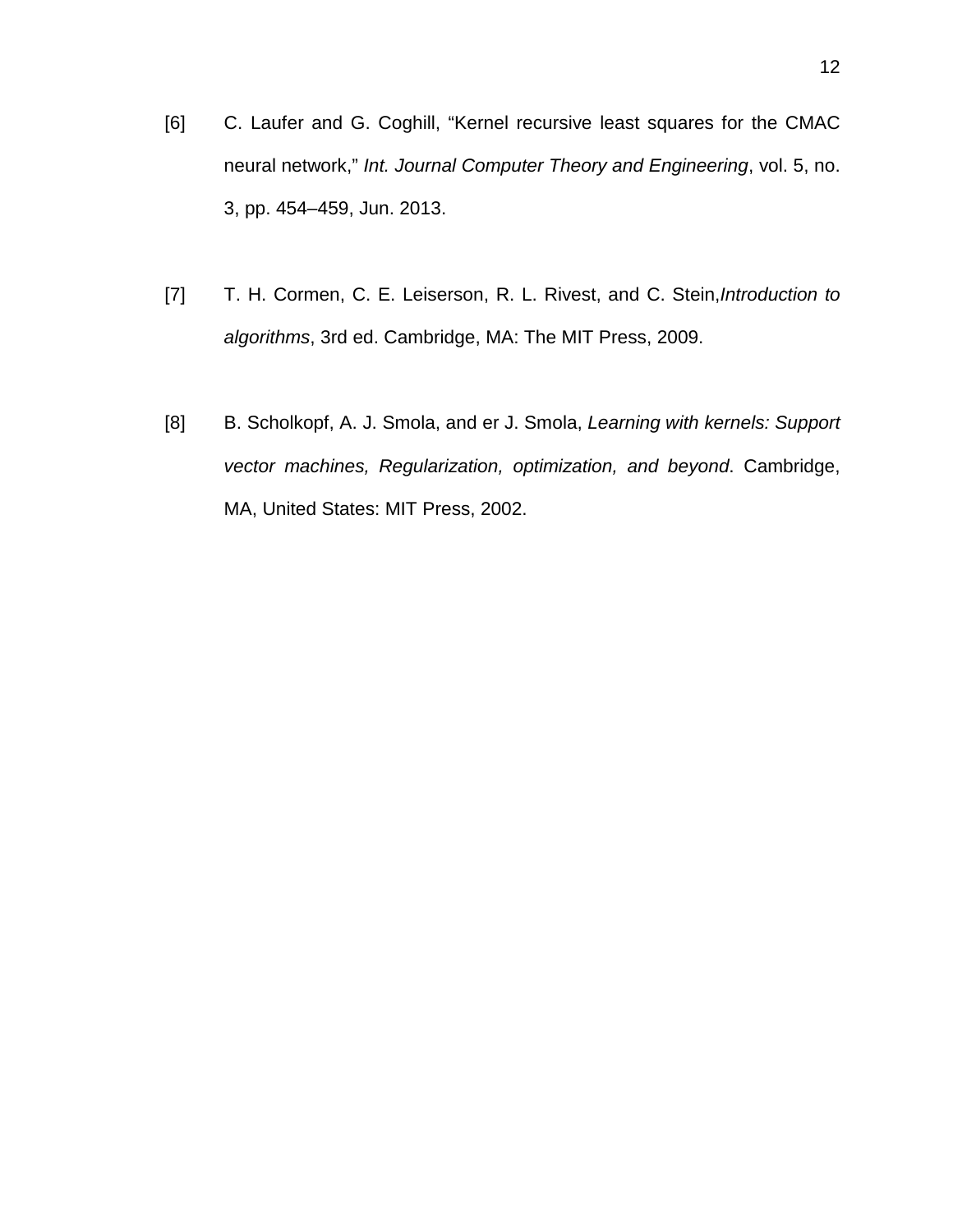## **APPENDIX**

## KOAD MATLAB Code

| clc; clear all; close all;                                                                               |
|----------------------------------------------------------------------------------------------------------|
|                                                                                                          |
| $p = x$ staread ('Dataset_p3.xls');                                                                      |
| $X = double(x sread('Database_p3.x s'));$                                                                |
|                                                                                                          |
| $[T f]=size(X);$                                                                                         |
|                                                                                                          |
| gamma = $1$ ; % Forgetting factor                                                                        |
| $r = 1$ ; % Parameters for resetting P                                                                   |
| $R = 10000$ ;                                                                                            |
| el = 10; % Parameters for resolving orange alarm                                                         |
| $\overline{e}$ psilon = 0.2;                                                                             |
| $L = 40$ ; % Parameters for dropping obsolete elements                                                   |
| $d = 0.9$ ;                                                                                              |
| $kernelChoice = 2;$                                                                                      |
| sigma = $0.1$ ;                                                                                          |
|                                                                                                          |
| $X = X$ ./repmat(sqrt(sum(X.*X,2)+eps),1,size(X,2)); % normalize to unit circle<br>(i.e. divide by norm) |
| $Y = sum(X, 2)$ ; %Add after normalizing                                                                 |
|                                                                                                          |
| sumdec = $0$ ;                                                                                           |
|                                                                                                          |
| $nu1 = 0.06;$                                                                                            |
| for $nu2 = 0.001:0.01:0.9$                                                                               |
|                                                                                                          |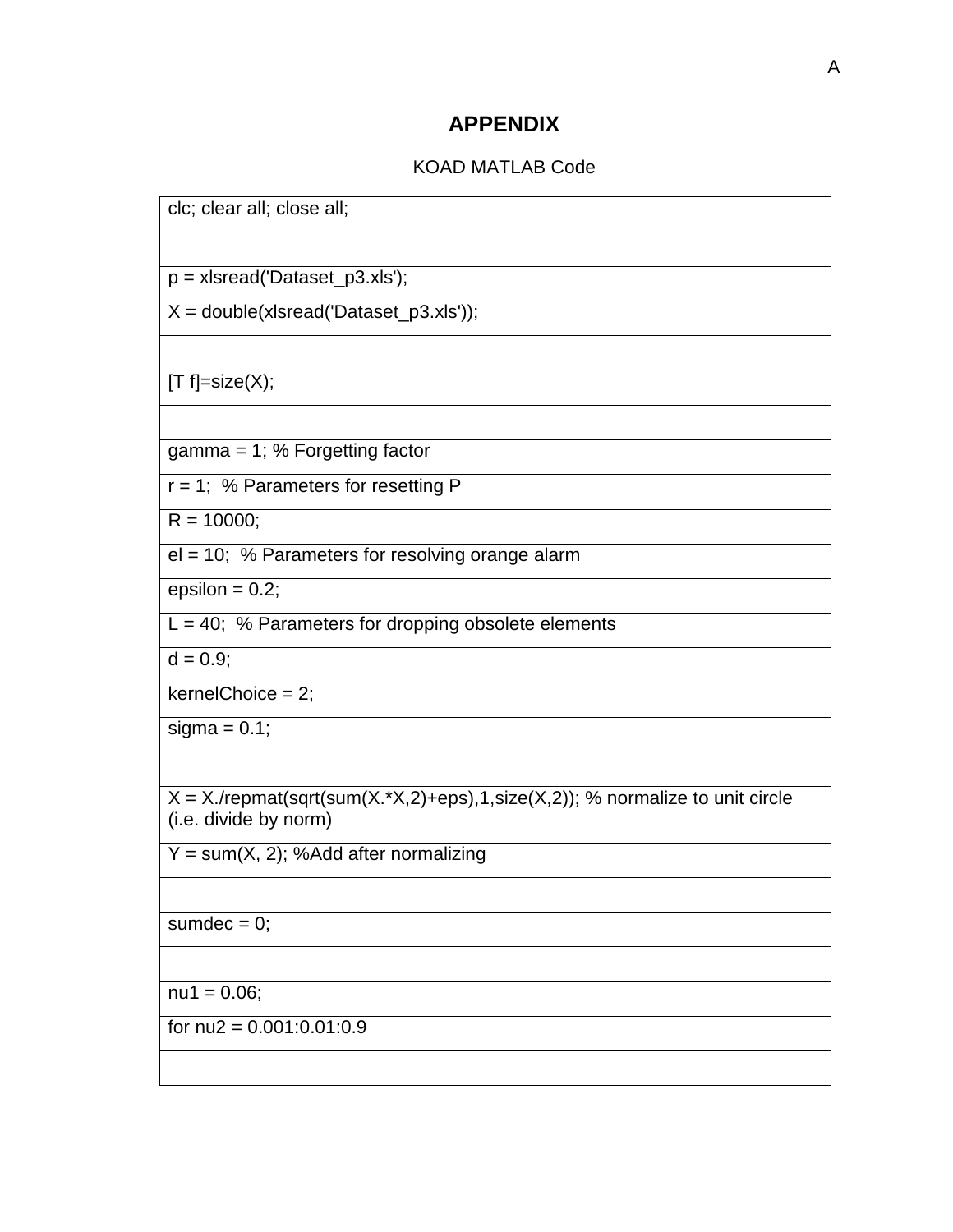sumdec =  $sumdec + 1$ ;

 $flagint = zeros(1, T);$ 

 $Red1 = []$ ;  $Red2 = []$ ; % Clear alarms

Orange =  $[]$ ; x\_Orange =  $[]$ ; % Store x in timesteps when Orange alarm is raised

% Initialize %

 $t = 1$ :

 $x = X(t, :)'$ ;

 $y = Y(t);$ 

 $k11$  = kernel(x, x, kernelChoice, sigma);

 $K_t$ tilde = [k11];

 $K_t$ ilde\_inv =  $[1/k11]$ ;

Dictionary  $= [x]$ ;

index\_m =  $[t]$ ; % Keeps track of timesteps when elements are added  $(+2)$ , deleted (-1) or no change to D (0); for debugging only

Orange = [Orange t];

x\_Orange = [x\_Orange x];

 $drop_index = [0];$ 

 $P = [1]$ ; %  $P = inv(A'A)$ 

 $m = 1$ :

 $m_t(t) = m$ ; % Keep track of m, for debugging only

index\_m(t) = 2; % index\_m(t)=2 implies  $x(t)$  is being added to Dictionary

alpha =  $y(t)/k11$ ;

 $deltaSpec(1) = nu1 + eps; % For debugging$ 

% % Evaluate y\_hat %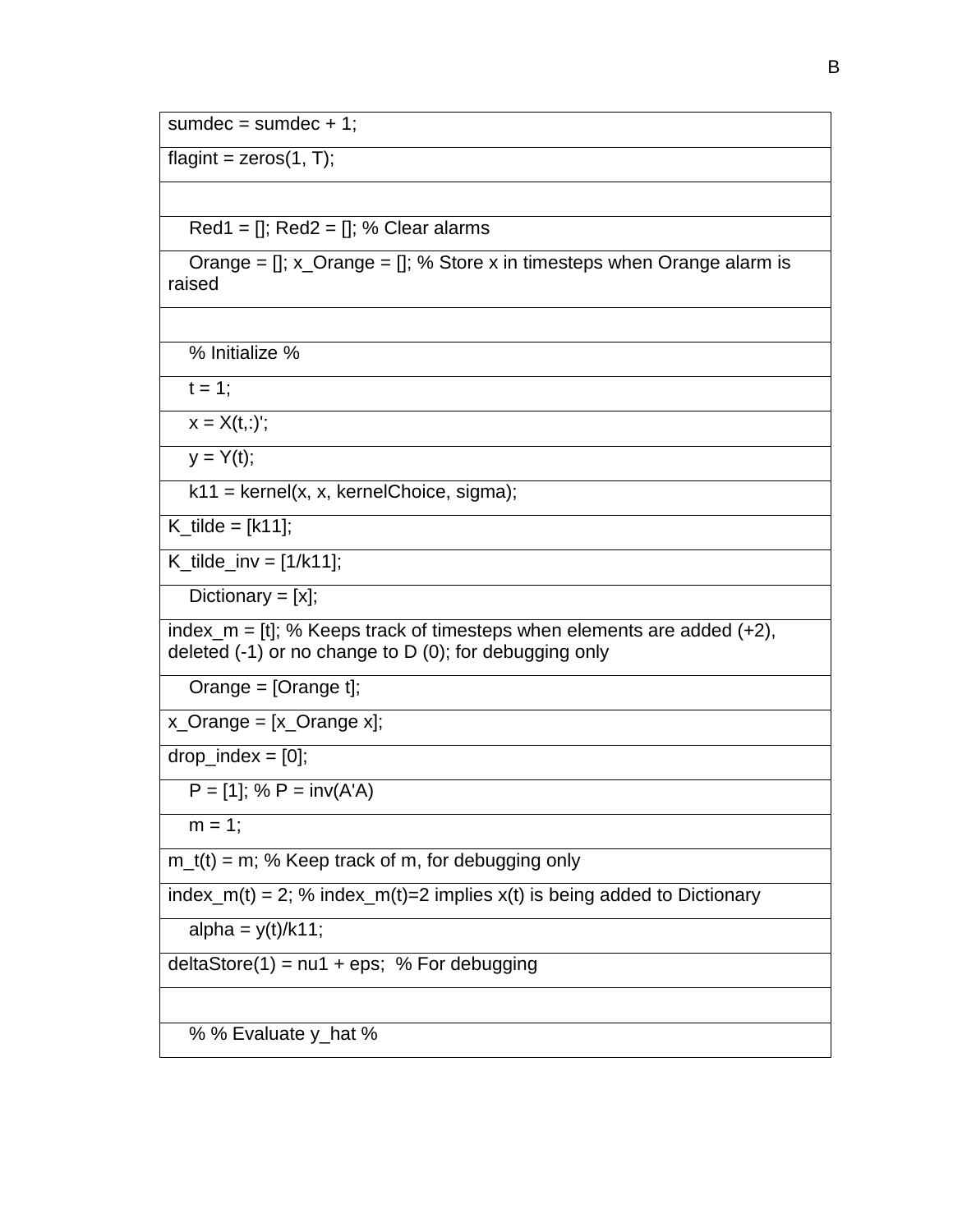$y_hat = zeros(T, 1);$ 

 $Error = zeros(1, T);$ 

for  $j=1:m$ 

y\_hat(t) = y\_hat(t) + alpha(j)\*kernel(Dictionary(:,j),x,kernelChoice, sigma);

end %for j=1:m

Error(t) =  $(Y(t)-y_hat(t))/Y(t)^*100;$ 

clear Lambda lambdadotProd;

Lambda = kernel(Dictionary(:,j), x, kernelChoice, sigma);

%Keep track of all dot product (kernel) values; for debugging only

for  $j=1:m$ 

 $dotProd(t,j) = kernel(Dictionary(:, j), x, kernelChoice, sigma);$ 

end %for j=1:m

for  $t=2$ :T

 $%t=t+1;$ 

 $x = X(t,:)$ ;

 $y = Y(t);$ 

% Evaluate current measurement %

 $k$ \_tilde = zeros(m, 1);

for  $j = 1:m$ 

k\_tilde(j) = kernel(Dictionary(:, j), x, kernelChoice, sigma); % Computing k\_tilde{t-1}

end % for  $j = 1$ :m

a = K\_tilde\_inv\*k\_tilde;

delta = kernel(x, x, kernelChoice, sigma) - k\_tilde'\*a;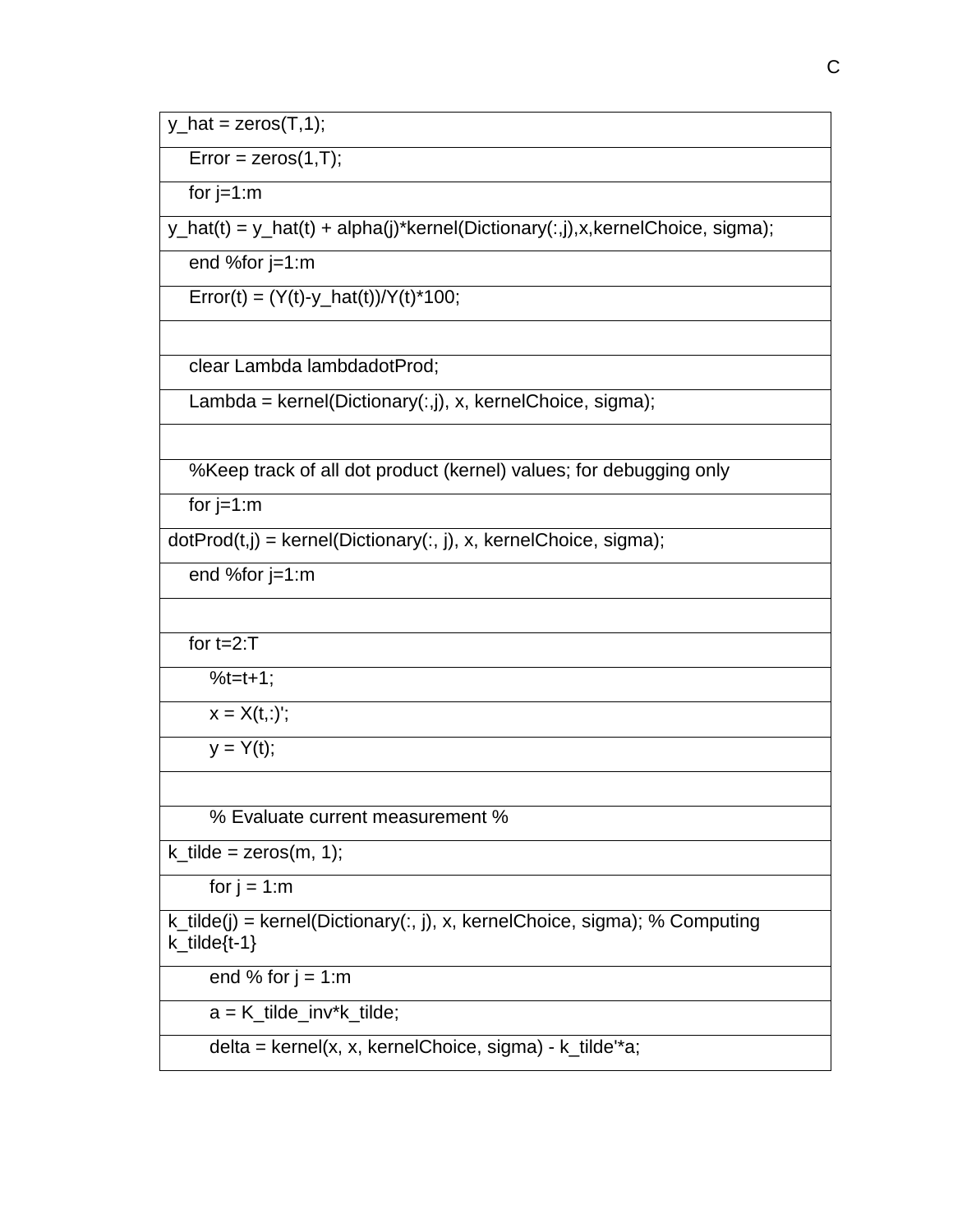% deltaCheck =  $a^*K_t$  tilde\*a -  $2^*a^*k_t$  tilde + kernel(x, x); % Verify delta; not part of algorithm

deltaStore(t) = delta; % Keep track of delta, for debugging only

if  $t > L$ 

Lambda =  $[Lambda(2:end, 1:end)$ ; ceil(k\_tilde'-repmat(d, 1, m))]; % Append with 1 or 0

else

Lambda = [Lambda ; ceil(k\_tilde'-repmat(d,1,m))]; % Append with 1 or 0

end % if  $t > L$ 

if (delta >= nu1 & delta < nu2) % Orange alarm, add to Dictionary

x\_Orange = [x\_Orange x];

Orange = [Orange t];

Dictionary = [Dictionary x];

 $drop\_index = [drop\_index 0];$ 

 $a$ \_tilde =  $a$ ;

K\_tilde\_inv =  $\left[$  (delta\*K\_tilde\_inv+a\_tilde\*a\_tilde') (-1\*a\_tilde) ; (-1\*a\_tilde') (1)  $\left[$ / delta;

K\_tilde =  $K_t$ tildek\_tilde ; k\_tilde' kernel $(x, x,$  kernelChoice, sigma) ];

if  $t > L$ 

 $lambda = [zeros(L-1, 1); 1];$ 

else

 $lambda = [zeros(t-1, 1); 1];$ 

end % if  $t > L$ 

Lambda = [Lambda lambda];

 $a = [zeros(m-1, 1) : 1]$ ;

 $P = [P \text{ zeros}(m, 1)$ ; zeros $(m, 1)'$  gamma  $\gamma$ gamma;

alpha =  $\int$  (gamma $\sqrt{-0.5}$ )\*alpha - a\_tilde\*(y-gamma $\sqrt{-0.5}$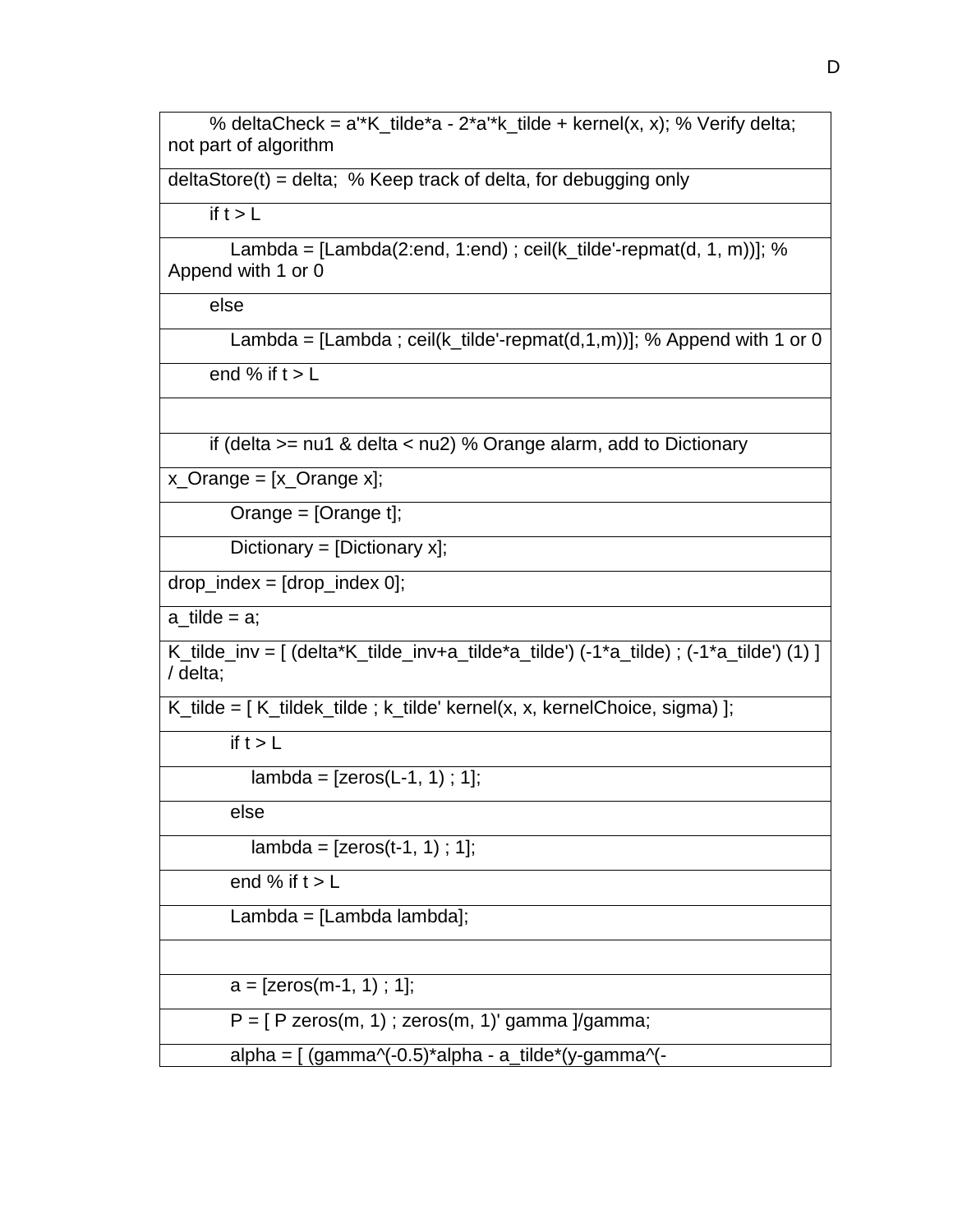$m = m + 1$ ;

 $m_t(t) = m$ ;

index\_m(t) = 2; % Element added to D in this timestep

else % delta < nu1 or delta >= nu2, Dictionary unchanged

if delta > nu2 % Red1 alarm

 $Red1 = [Red1 t];$ 

end % if delta  $>$  nu2

% K\_tilde =  $K$ \_tilde;

% K\_tilde\_inv =  $K$ \_tilde\_inv;

 $q = (P^*a) / (gamma + a^*P^*a);$ 

 $P = (1/qamma)^*[P - q^*a'^*P];$ 

alpha = alpha + K\_tilde\_inv\*q\*(y-k\_tilde'\*alpha);

 $m_t(t) = m$ ;

index\_m(t) = 0; % No change to D in this timestep

end % delta >= nu1 & delta < nu2

%Keep track of all dot product (kernel) values; for debugging only

for  $j = 1:m$ 

 $dotProd(t, j) = kernel(Dictionary(:, j), x, kernelChoice, sigma);$ 

end % for  $j = 1:m$ 

% Process previous orange alarm %

if  $t > e$  & sum(Orange == t-el) == 1 % means orange alarm at timestep tel

% Identify Dictionary element j corr. to the orange alarm at timestep t-el

for  $i = 1:m$ 

if  $x_C$ Orange $(:,$  Orange == t-el) == Dictionary $(:, i)$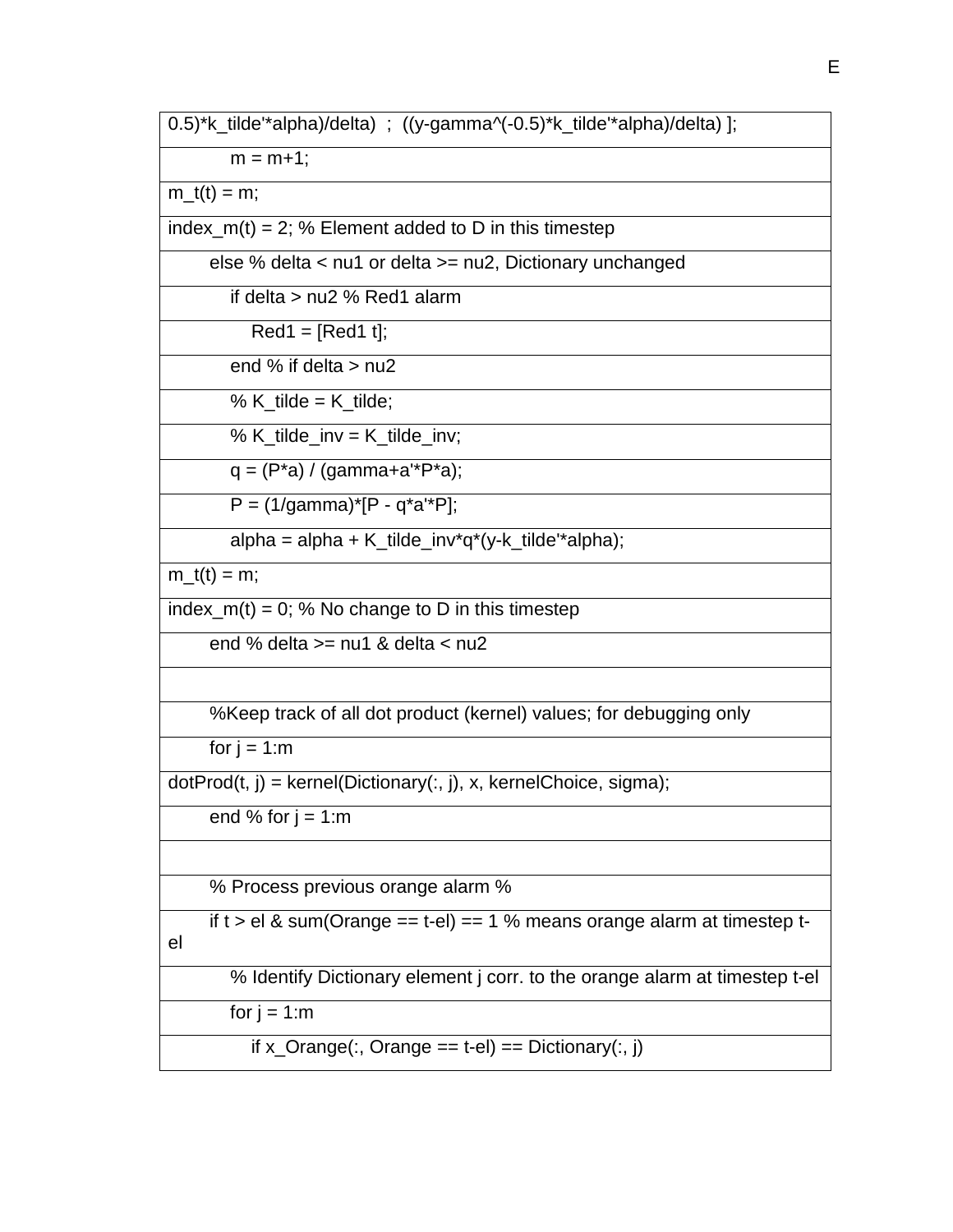break;

end % if  $x$ \_Orange $(:,$  Orange == t-el) == Dictionary $(:, j)$ 

end % for  $j = 1:m$ 

if sum(Lambda(end-el+1:end, j))  $\leq$  epsilon\*el

% Orange turns Red

Red2 = [Red2 Orange(Orange == t-el)]; % Red2 alarm

 $x_{\text{-}}\text{Orange}(:,\text{Orange} == t\text{-}el) = [];$ 

Orange(Orange  $==$  t-el)  $=$  [];

drop\_index =  $[zeros(1, j-1) 1 zeros(1, m-j)]$ ;

else

% Orange turns green

 $x_C$ Orange $(:,$ Orange==t-el $)$  = [];

Orange(Orange==t-el) = [];

end % if size(find(Lambda(end-el+1:end, j) < d), 1) > =  $0.80*25$ 

end % if  $t > e$ l & sum(Orange == t-el) == 1

% Remove obsolete elements %

for  $j = 1:m$ 

 %Dropping condition: kernel exists for past L timesteps, and is always < d

if  $(t > L & \text{sum(Lambda}(1:end, i)) == 0)$ 

drop\_index(j) =  $\overline{1}$ ;

end % if ( t>L &gt(Lambda(:, j), 0) &lt(Lambda(:, j), d) )

end % for  $j = 1:m$ 

% DropElement(p) %

if ( find(drop\_index == 1)  $\& m > 1 \& t > r$  )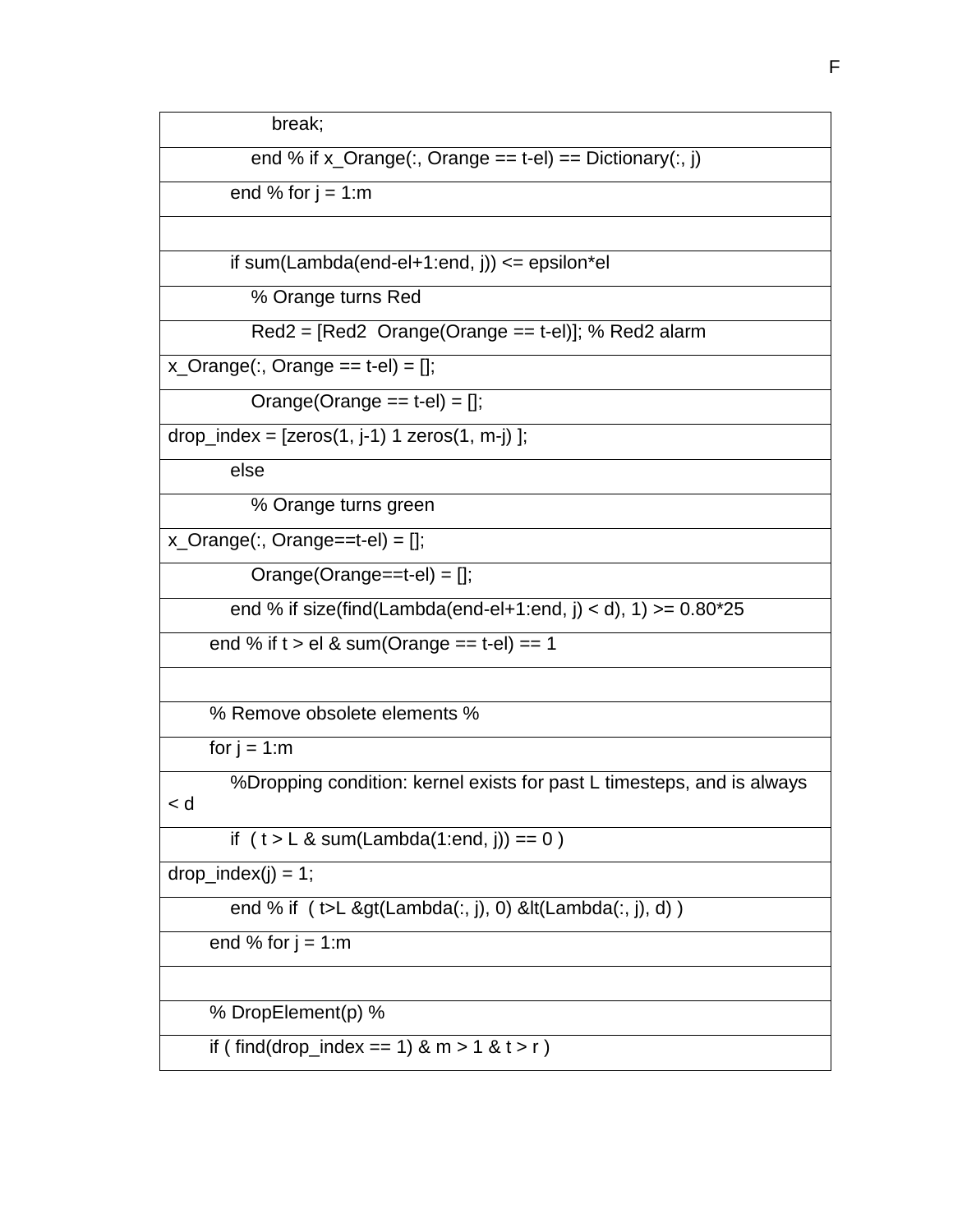t;

 $p = min(find(drop index == 1));$  % Drop Dictionary element # p

 % Reorganize K\_tilde\_p and K\_tilde\_inv\_p, with p'th row/col moved to the end

K\_tilde =  $[K$ \_tilde(1:p-1, 1:p-1) K\_tilde(1:p-1, p+1:m) K\_tilde(1:p-1, p) ; K\_tilde(p+1:m, 1:p-1) K\_tilde(p+1:m, p+1:m) K\_tilde(p+1:m, p) ; K\_tilde(p, 1:p-1) K\_tilde(p, p+1:m) K\_tilde(p, p) ];

K\_tilde\_inv =  $K$  tilde\_inv(1:p-1, 1:p-1) K\_tilde\_inv(1:p-1, p+1:m) K\_tilde\_inv(1:p-1, p) ; K\_tilde\_inv(p+1:m, 1:p-1) K\_tilde\_inv(p+1:m, p+1:m) K\_tilde\_inv(p+1:m, p) ; K\_tilde\_inv(p, 1:p-1) K\_tilde\_inv(p, p+1:m)  $K_t$ ilde\_inv(p, p) ];

delta  $p = 1/(K_t$ tilde\_inv(m, m));

 $a_{\text{t}}$ ilde\_ $p = -\text{delta}_p^*[K_{\text{t}}]$ ilde\_inv(1:m-1, m)];

 $K_t$ tilde\_inv =  $K_t$ tilde\_inv(1:m-1, 1:m-1)-a\_tilde\_p\*a\_tilde\_p'/delta\_p;

 $alpha = alpha - (1/delta_p)^*[a_tilde_p^*a_tilde_p^* - a_tilde_p^- - a_tilde_p^-]$ a\_tilde\_p' 1] \* K\_tilde\*alpha;

alpha =  $alpha(1:m-1)$ ;

K\_tilde = K\_tilde(1:m-1, 1:m-1);

Dictionary $(:, p) = []$ ;

 $drop\_index(p) = []$ ;

Lambda $(:, p) = []$ ;

 $dotProd(:, p) = []$ ;

```
m = m-1;
```
 $m_t(t) = m;$ 

index\_m(t) =  $-1$ ; % Element deleted from D in this timestep

% Reset P %

 $P = R*eye(m);$ 

for  $i$   $r = 1:r$ 

k tilde = zeros(m, 1);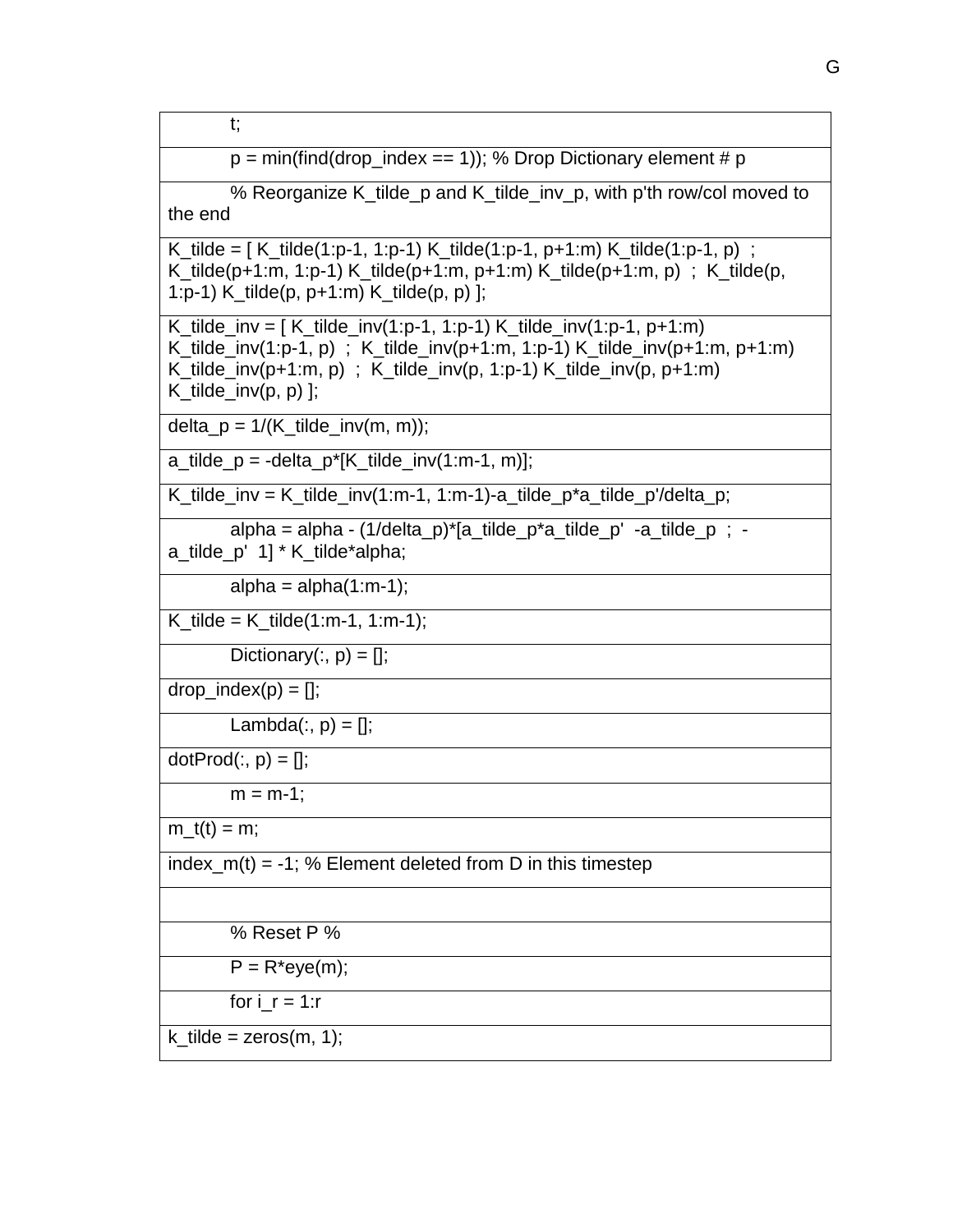for  $j = 1:m$ 

k\_tilde(j) = kernel(Dictionary(:, j), X(t-i\_r, :)', kernelChoice, sigma); % Computing k\_tilde{t-1}

end % for  $j = 1:m$ 

 $a = K$  tilde inv\*k\_tilde;

 $q = (P^*a) / (gamma + a^*P^*a);$ 

 $P = (1/qamma)^*[P - q^*a'^*P]$ ;

alpha = alpha + K\_tilde\_inv\*q\*(Y(t-i\_r)-k\_tilde'\*alpha);

end % for  $i = 1$ :r-1

end % if ( $find(drop_index == 1)$  & m>1 & t>r)

% Evaluate y\_hat %

for  $j = 1:m$ 

 $y_h = y_h + z(t) + a_h = f(y_h) + b_h = f(x_h) + b_h = f(x_h) + b_h = f(x_h) + b_h = f(x_h) + b_h = f(x_h) + b_h = f(x_h) + b_h = f(x_h) + b_h = f(x_h) + b_h = f(x_h) + b_h = f(x_h) + b_h = f(x_h) + b_h = f(x_h) + b_h = f(x_h) + b_h = f(x_h) + b_h = f(x_h) + b_h = f(x_h) + b_h = f(x_h) + b_h = f(x_h) + b_h = f(x_h) + b_h = f(x_h) + b_h = f(x_h) + b_h = f(x_h) + b_h = f(x_h) + b_h = f(x_h) + b_h = f(x_h) + b_h$ 

end %for  $j = 1:m$ 

 $Error(t) = (Y(t)-y_hat(t))/Y(t)*100;$ 

end %for t=2:T

 Red1\_out = Red1; Red2\_out = Red2; deltaStore\_out = deltaStore; Error\_out  $=$  Error;

trueint =  $zeros(1, T)$ ;

act = [34 41 49 56 60 67 76 85 96 103 117]; %Dataset\_p1

trueint(act)=1;

flagint(Red1) =  $1$ ;

flagint(Red2) =  $1$ ;

flagint $(1) = 0$ ;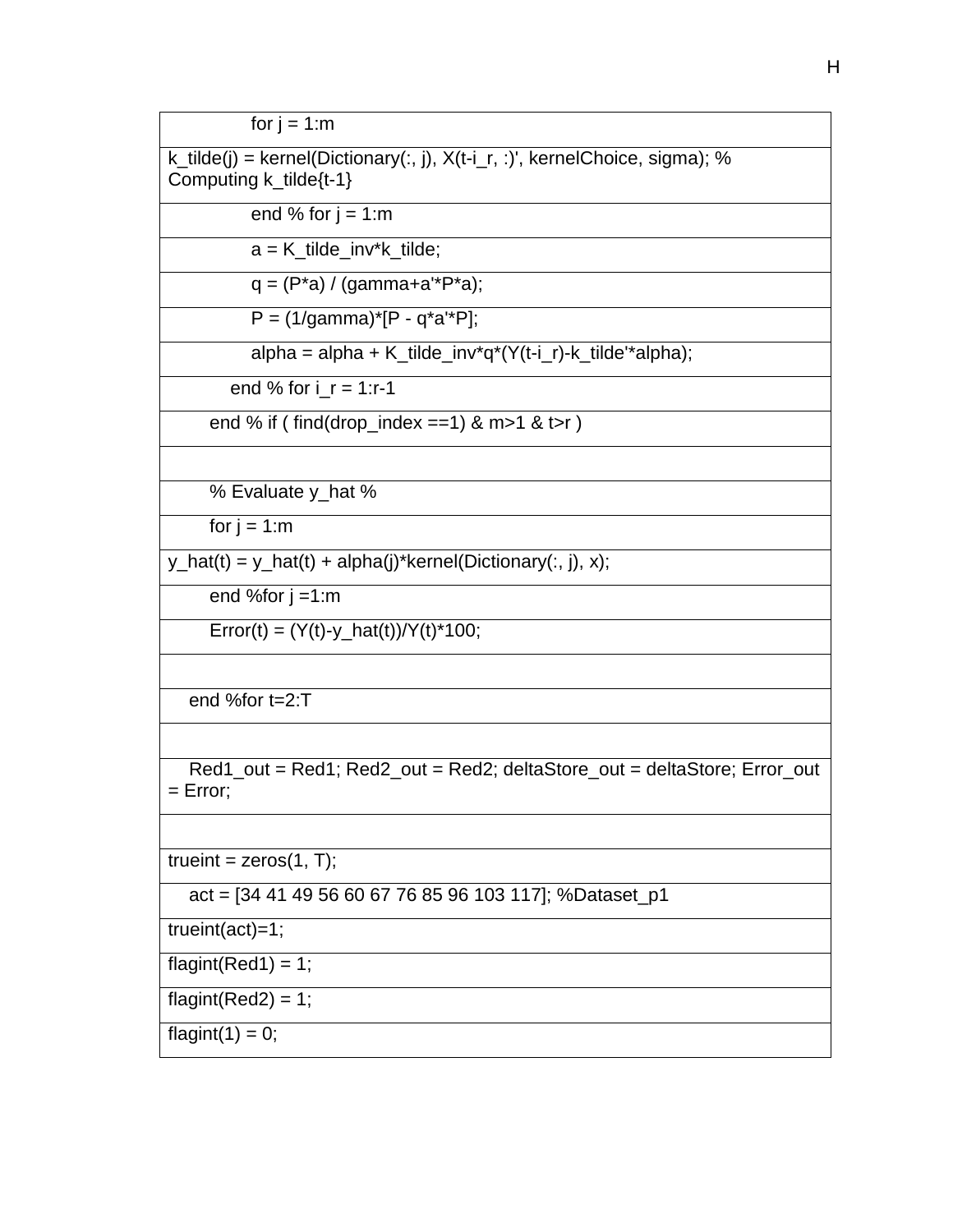$detected = bitand(flagint, trueint);$ 

false = bitxor(flagint, trueint);

 $false$ ;

false(act) =  $0$ ;

missed = bitxor(falsem, false);

mis(sumdec)= sum(missed);

dec(sumdec)=(sum(detected)/14)\*100;

fal(sumdec)=(sum(false)/(40-14))\*100;

 $figure(1)$ 

 scatter(sort(dec),sort(fal)), xlabel('Probability of detection'), ylabel('Probability of false alarm');

End

figure(2)

g = stem(deltaStore\_out, 'k');

set(g, 'LineWidth', 1);

hold on;

g = stem(act,deltaStore\_out(act), 'r', 'filled');

xlabel('timesteps')

ylabel('deltastore\_out')

find(deltaStore\_out>0.3);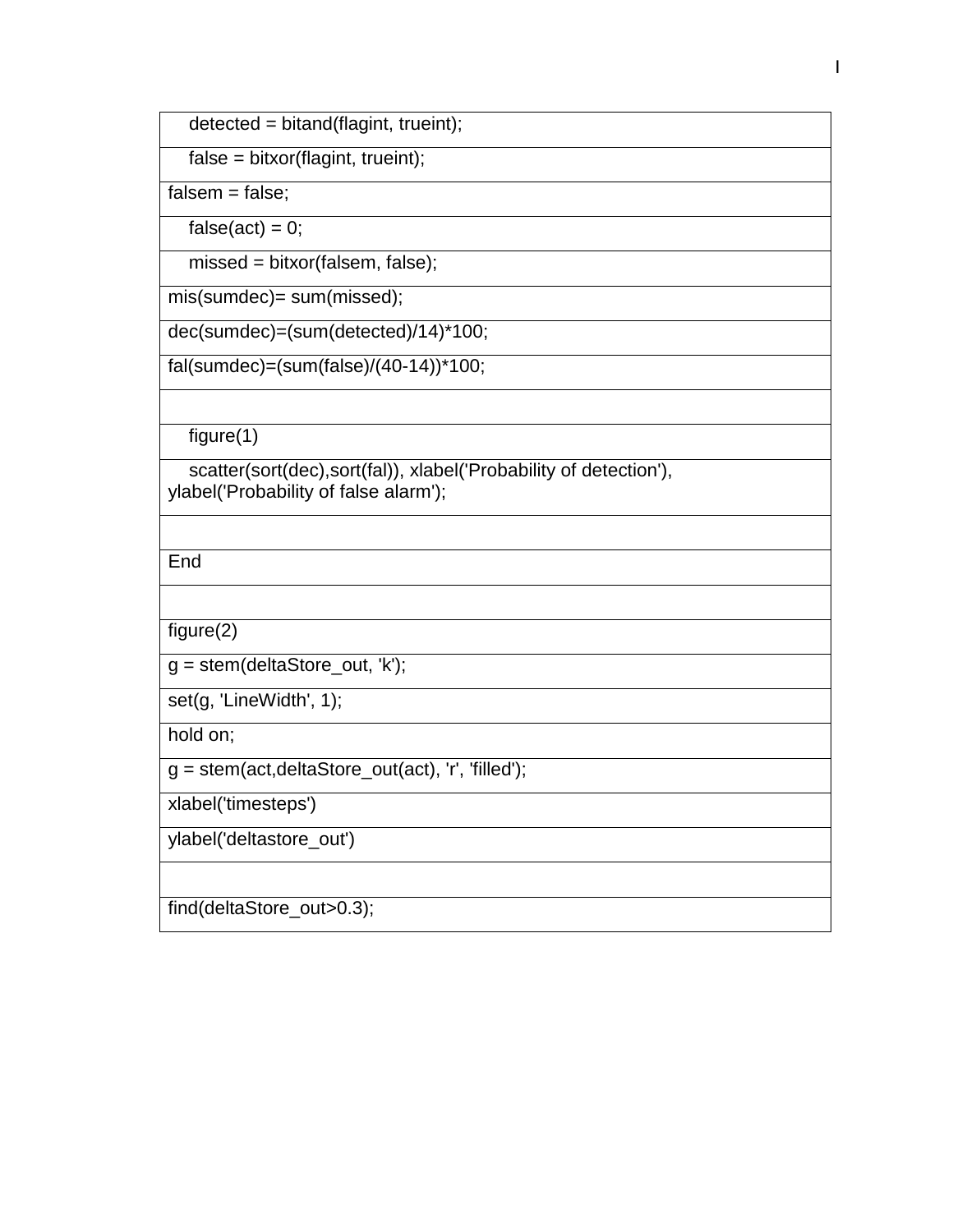## Table A

## List of Parameters

| Column       | Parameter         | Full                                                     | Range             | Unit                                 |
|--------------|-------------------|----------------------------------------------------------|-------------------|--------------------------------------|
| A            | <b>PR</b>         | <b>Pulse Rate</b>                                        | $60 - 100$        | Beats per minute<br>(beats/min)      |
| B            | <b>SBP</b>        | <b>Systolic Blood</b><br>Pressure                        | $90 - 140$        | millimeter of mercury<br>(mm of Hg)  |
| $\mathsf{C}$ | <b>DBP</b>        | Diastolic Blood<br>Pressure                              | $60 - 89$         | millimeter of mercury<br>(mm of Hg)  |
| D            | <b>MBP</b>        | Mean Blood<br>Pressure                                   | $80 - 110$        | millimeter of mercury<br>(mm of Hg)  |
| E            | <b>MPAP</b>       | <b>Mean Pulmonary</b><br><b>Arterial Pressure</b>        | $10 - 25$         | millimeter of mercury<br>(mm of Hg)  |
| F            | Temp <sub>P</sub> | Peripheral<br>Temperature                                | $98.6 -$<br>100.4 | Fahrenheit                           |
| G            | SpO <sub>2</sub>  | Oxyhaemoglobin<br>Saturation                             | $90 - 100$        | $\frac{0}{0}$                        |
| H            | FiO <sub>2</sub>  | Fractional<br><b>Concentration Of</b><br>Inspired Oxygen | $0.21 -$<br>1.0   | $(N/A - it being a ratio)$           |
| Ш            | PaO <sub>2</sub>  | <b>Partial Pressure</b><br>of Oxygen                     | $80 - 100$        | millimeter of mercury<br>(mm of Hg)  |
| J            | PaCO <sub>2</sub> | <b>Partial Pressure</b><br>of Carbon dioxide             | $36 - 44$         | millimeter of mercury<br>(mm of Hg)  |
| K            | HCO <sub>3</sub>  | Serum<br>bicarbonate                                     | $22 - 26$         | milli-equivalent perliter<br>(mEq/L) |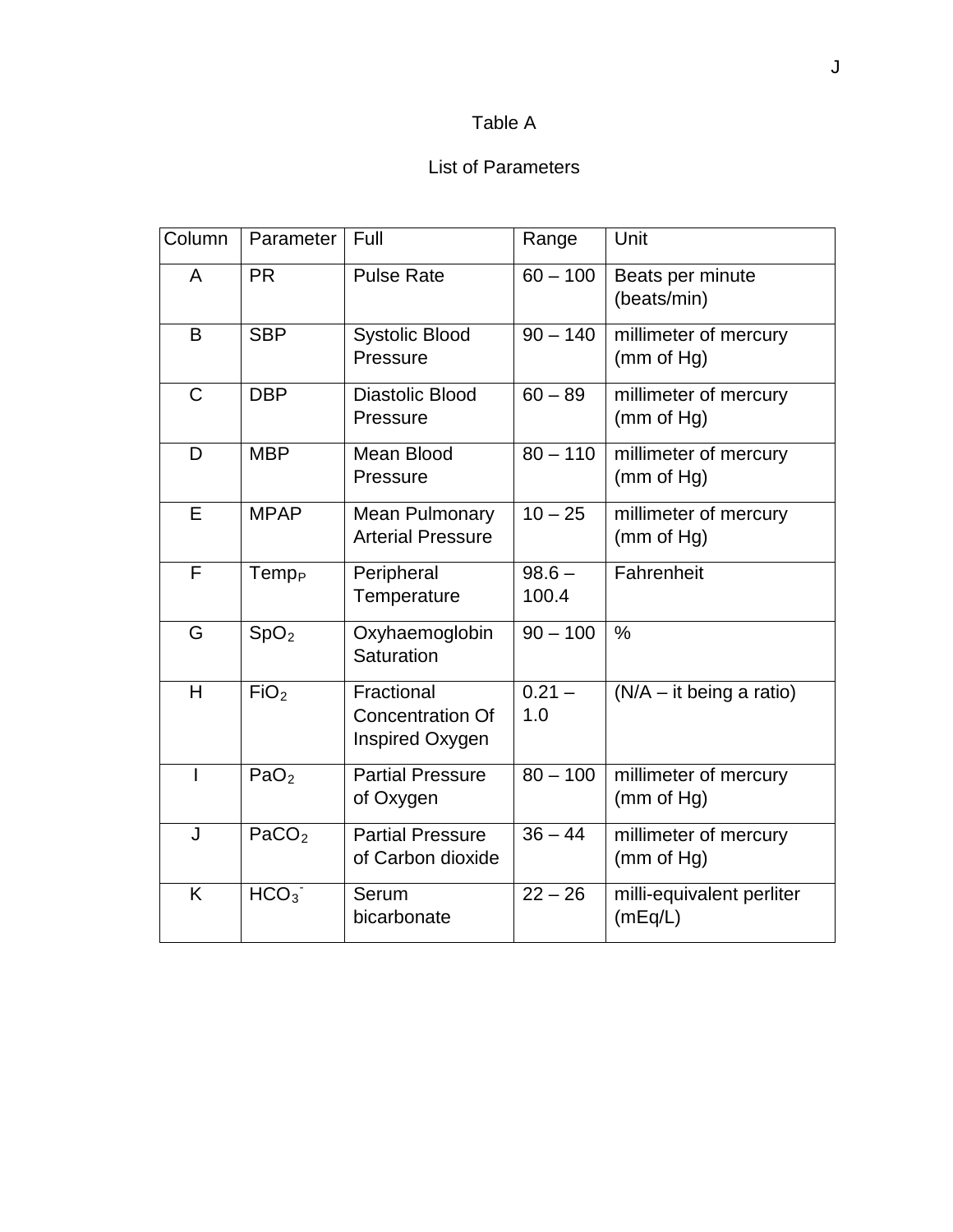## Table B

# EXCEL Dataset of Detection Statistics of Figure 3.2

| PR | <b>SBP</b> | <b>DBP</b> | <b>MBP</b> | <b>MPAP</b> | Temp | SPO <sub>2</sub> | FiO <sub>2</sub> | PaO <sub>2</sub> | PaCO <sub>2</sub> | HCO3 |
|----|------------|------------|------------|-------------|------|------------------|------------------|------------------|-------------------|------|
| 92 | 142        | 66         | 104        | 12.1        | 98   | 99.8             | 100              | 87               | 42                | 25   |
| 92 | 142        | 66         | 104        | 12.1        | 98   | 99.8             | 100              | 87               | 42                | 25   |
| 92 | 142        | 66         | 104        | 12.1        | 98   | 99.8             | 100              | 87               | 42                | 25   |
| 92 | 142        | 66         | 104        | 12.1        | 98   | 99.8             | 100              | 87               | 42                | 25   |
| 92 | 142        | 66         | 104        | 12.1        | 98   | 99.8             | 100              | 87               | 42                | 25   |
| 92 | 142        | 66         | 104        | 12.1        | 98   | 99.8             | 100              | 87               | 42                | 25   |
| 92 | 142        | 66         | 104        | 12.1        | 98   | 99.8             | 100              | 87               | 42                | 25   |
| 92 | 142        | 66         | 104        | 12.1        | 98   | 99.8             | 100              | 87               | 42                | 25   |
| 92 | 143        | 66         | 104.5      | 12.1        | 98   | 99.8             | 100              | 87               | 42                | 25   |
| 92 | 143        | 66         | 104.5      | 12.1        | 98   | 99.8             | 100              | 88               | 42                | 25   |
| 92 | 143        | 66         | 104.5      | 12.1        | 98   | 99.8             | 100              | 88               | 41                | 25   |
| 92 | 143        | 66         | 104.5      | 12.1        | 98   | 99.8             | 100              | 88               | 41                | 25   |
| 92 | 143        | 66         | 104.5      | 12.1        | 98   | 99.8             | 100              | 88               | 41                | 25   |
| 92 | 143        | 66         | 104.5      | 12.1        | 98   | 99.8             | 99.8             | 88               | 41                | 26   |
| 92 | 143        | 65         | 104        | 12.1        | 98   | 99.8             | 99.8             | 88               | 41                | 26   |
| 92 | 143        | 65         | 104        | 12.3        | 98   | 99.8             | 99.8             | 88               | 41                | 26   |
| 92 | 143        | 65         | 104        | 12.3        | 98   | 99.8             | 99.8             | 88               | 41                | 26   |
| 92 | 143        | 65         | 104        | 12.3        | 98   | 99.8             | 99.8             | 88               | 41                | 26   |
| 92 | 143        | 65         | 104        | 12.3        | 98   | 99.8             | 99.8             | 88               | 41                | 26   |
| 91 | 143        | 65         | 104        | 12.3        | 98   | 99.8             | 99.8             | 88               | 41                | 26   |
| 91 | 143        | 65         | 104        | 12.3        | 98   | 99.8             | 99.8             | 88               | 41                | 26   |
| 91 | 142        | 65         | 103.5      | 12.3        | 98   | 99.9             | 99.8             | 87               | 41                | 26   |
| 91 | 142        | 65         | 103.5      | 12.3        | 98   | 99.8             | 99.8             | 87               | 41                | 26   |
| 91 | 142        | 65         | 103.5      | 12.3        | 98   | 99.8             | 99.8             | 87               | 42                | 26   |
| 91 | 142        | 65         | 103.5      | 12.3        | 97   | 99.8             | 99.8             | 87               | 42                | 26   |
| 91 | 142        | 65         | 103.5      | 12.3        | 97   | 99.8             | 99.8             | 87               | 42                | 26   |
| 91 | 142        | 65         | 103.5      | 12.3        | 97   | 99.8             | 99.8             | 87               | 42                | 26   |
| 91 | 142        | 65         | 103.5      | 12.3        | 97   | 99.8             | 99.8             | 87               | 42                | 26   |
| 91 | 142        | 65         | 103.5      | 12.3        | 97   | 99.8             | 99.8             | 87               | 42                | 26   |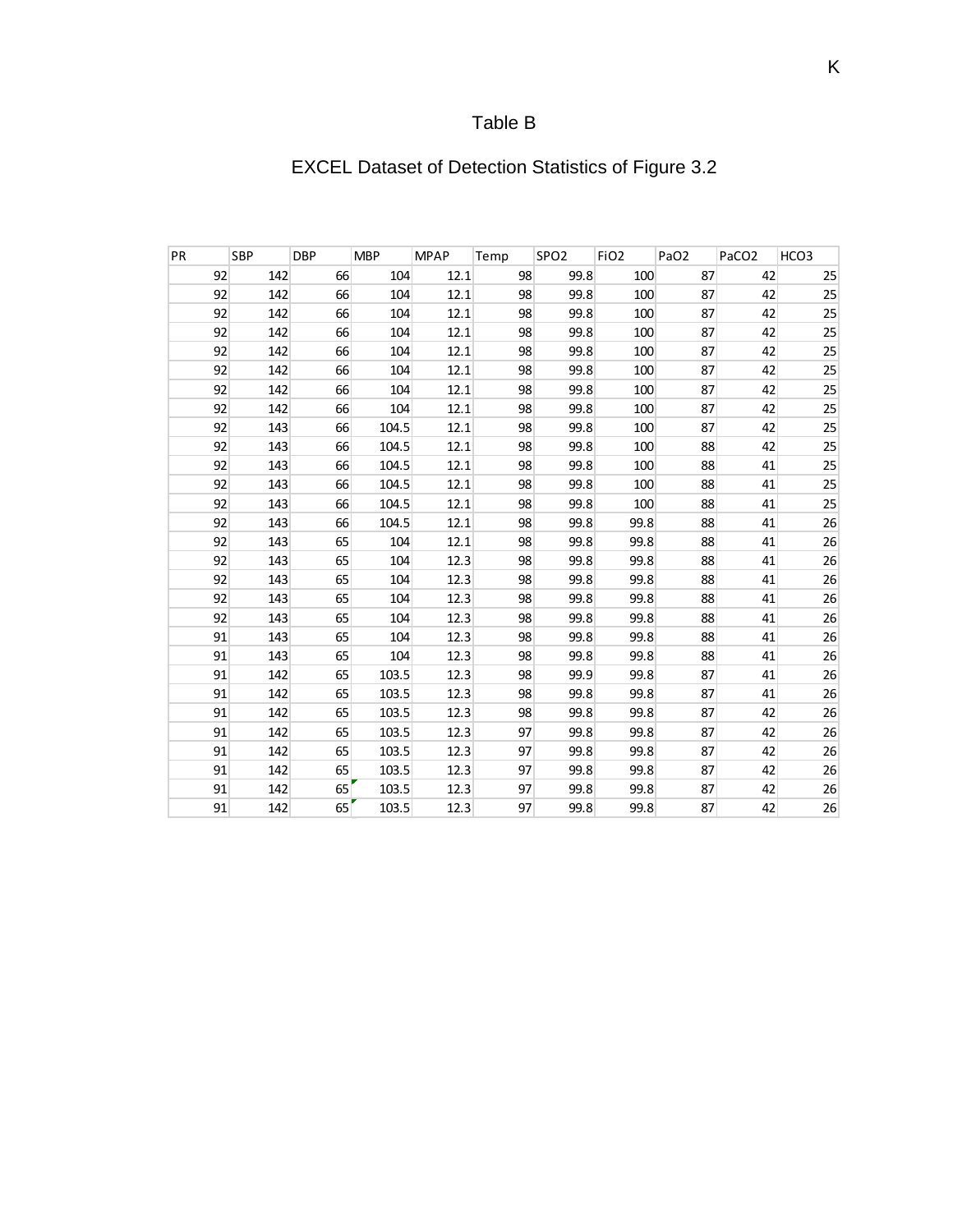| 91 | 142 | 65 | 103.5 | 12.3 | 97  | 99.8 | 99.8 | 87 | 42 | 26 |
|----|-----|----|-------|------|-----|------|------|----|----|----|
| 91 | 142 | 65 | 103.5 | 12.3 | 97  | 99.8 | 99.8 | 87 | 42 | 26 |
| 91 | 142 | 65 | 103.5 | 12.3 | 97  | 99.8 | 99.8 | 87 | 42 | 26 |
| 91 | 142 | 65 | 103.5 | 12.3 | 97  | 99.8 | 99.8 | 87 | 42 | 26 |
| 95 | 143 | 64 | 103.5 | 12.3 | 97  | 99.8 | 99.8 | 87 | 42 | 26 |
| 92 | 143 | 64 | 103.5 | 12.3 | 97  | 99.8 | 99.9 | 87 | 42 | 26 |
| 92 | 143 | 64 | 103.5 | 12.3 | 97  | 99.8 | 99.9 | 87 | 42 | 26 |
| 92 | 143 | 64 | 103.5 | 12.3 | 97  | 99.8 | 99.9 | 86 | 42 | 26 |
| 92 | 143 | 64 | 103.5 | 12.3 | 97  | 99.8 | 99.9 | 86 | 42 | 26 |
| 92 | 143 | 64 | 103.5 | 12.3 | 97  | 99.8 | 99.9 | 86 | 42 | 27 |
| 91 | 143 | 64 | 103.5 | 12.3 | 97  | 99.8 | 99.9 | 86 | 42 | 27 |
| 91 | 143 | 64 | 103.5 | 12.2 | 97  | 99.8 | 99.9 | 86 | 37 | 27 |
| 91 | 143 | 64 | 103.5 | 12.2 | 97  | 99.8 | 99.9 | 86 | 40 | 27 |
| 91 | 143 | 64 | 103.5 | 12.2 | 97  | 99.8 | 99.9 | 86 | 40 | 27 |
| 91 | 143 | 64 | 103.5 | 12.2 | 97  | 99.8 | 99.9 | 86 | 40 | 27 |
| 91 | 143 | 64 | 103.5 | 12.2 | 97  | 99.8 | 99.9 | 86 | 40 | 27 |
| 91 | 143 | 63 | 103   | 12.2 | 97  | 99.9 | 99.9 | 86 | 40 | 27 |
| 91 | 143 | 63 | 103   | 12.2 | 97  | 99.9 | 99.9 | 86 | 40 | 27 |
| 91 | 143 | 63 | 103   | 12.2 | 97  | 99.9 | 99.9 | 87 | 40 | 27 |
| 91 | 142 | 63 | 102.5 | 12.2 | 103 | 99.9 | 99.9 | 87 | 40 | 27 |
| 92 | 142 | 63 | 102.5 | 12.2 | 98  | 99.9 | 99.9 | 87 | 40 | 25 |
| 92 | 142 | 63 | 102.5 | 12.2 | 98  | 99.9 | 99.9 | 87 | 40 | 25 |
| 92 | 142 | 63 | 102.5 | 12.2 | 98  | 99.9 | 99.9 | 87 | 40 | 25 |
| 92 | 142 | 63 | 102.5 | 12.2 | 98  | 99.9 | 99.9 | 87 | 40 | 25 |
| 92 | 142 | 63 | 102.5 | 12.2 | 98  | 99.9 | 99.9 | 87 | 40 | 25 |
| 92 | 142 | 63 | 102.5 | 12.2 | 98  | 99.9 | 99.9 | 87 | 41 | 25 |
| 92 | 142 | 63 | 102.5 | 12.2 | 98  | 99.9 | 99.9 | 87 | 41 | 20 |
| 92 | 142 | 63 | 102.5 | 12.2 | 98  | 99.9 | 99.9 | 87 | 41 | 23 |
| 91 | 142 | 63 | 102.5 | 12.2 | 98  | 99.9 | 99.9 | 87 | 41 | 23 |
| 91 | 142 | 63 | 102.5 | 12.2 | 98  | 99.9 | 100  | 87 | 41 | 23 |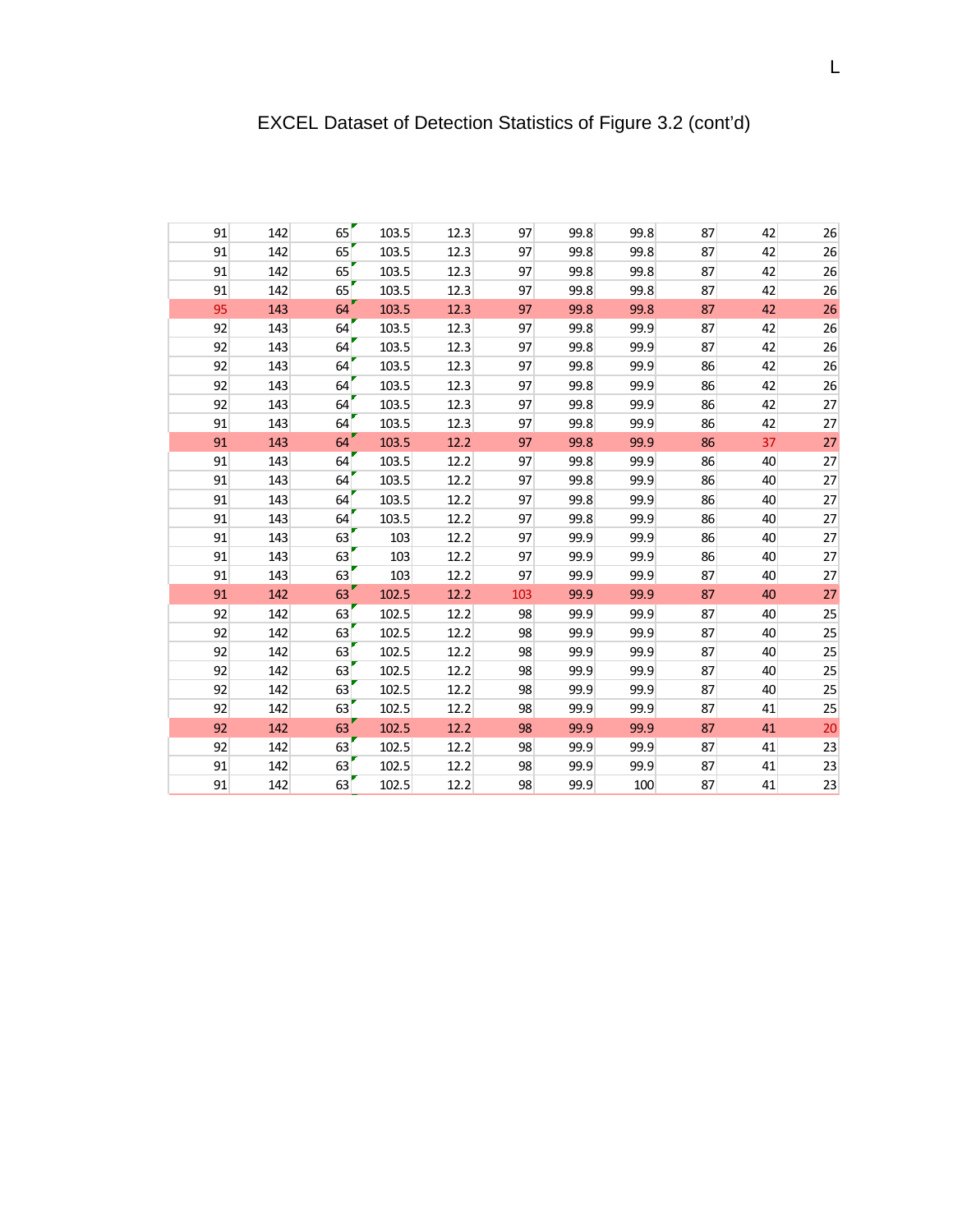| 91 | 150 | 63 | 106.5 | 12.2 | 98 | 99.9 | 100  | 87 | 41 | 23 |
|----|-----|----|-------|------|----|------|------|----|----|----|
| 91 | 142 | 63 | 102.5 | 12.2 | 98 | 99.9 | 100  | 87 | 41 | 23 |
| 91 | 142 | 63 | 102.5 | 12.2 | 98 | 99.9 | 100  | 87 | 41 | 23 |
| 91 | 142 | 63 | 102.5 | 12.2 | 98 | 99.9 | 100  | 87 | 41 | 23 |
| 91 | 142 | 63 | 102.5 | 12.2 | 98 | 99.9 | 100  | 88 | 41 | 23 |
| 91 | 142 | 64 | 103   | 12.1 | 98 | 99.8 | 100  | 88 | 41 | 23 |
| 91 | 142 | 64 | 103   | 12.1 | 98 | 99.8 | 100  | 88 | 41 | 23 |
| 96 | 142 | 64 | 103   | 12.1 | 98 | 99.8 | 100  | 88 | 41 | 23 |
| 92 | 142 | 64 | 103   | 12.1 | 98 | 99.8 | 100  | 88 | 41 | 23 |
| 92 | 142 | 64 | 103   | 12.1 | 97 | 99.8 | 100  | 88 | 41 | 23 |
| 92 | 142 | 64 | 103   | 12.1 | 97 | 99.8 | 100  | 88 | 41 | 24 |
| 92 | 142 | 64 | 103   | 12.1 | 97 | 99.8 | 100  | 88 | 41 | 24 |
| 92 | 142 | 64 | 103   | 12.1 | 97 | 99.8 | 100  | 88 | 41 | 24 |
| 92 | 142 | 64 | 103   | 12.1 | 97 | 99.8 | 100  | 88 | 41 | 24 |
| 92 | 142 | 64 | 103   | 12.1 | 97 | 99.8 | 100  | 88 | 41 | 24 |
| 92 | 143 | 64 | 103.5 | 12.1 | 97 | 99.8 | 99.9 | 88 | 41 | 24 |
| 92 | 143 | 64 | 103.5 | 12.1 | 97 | 96   | 99.9 | 88 | 41 | 24 |
| 92 | 143 | 64 | 103.5 | 12.1 | 97 | 99.7 | 99.9 | 88 | 41 | 24 |
| 92 | 143 | 64 | 103.5 | 12.1 | 97 | 99.7 | 99.9 | 88 | 41 | 24 |
| 92 | 143 | 64 | 103.5 | 12.1 | 97 | 99.7 | 99.9 | 88 | 41 | 24 |
| 91 | 143 | 64 | 103.5 | 12   | 97 | 99.7 | 99.9 | 88 | 41 | 24 |
| 91 | 143 | 64 | 103.5 | 12   | 97 | 99.7 | 99.9 | 88 | 42 | 24 |
| 91 | 143 | 64 | 103.5 | 12   | 97 | 99.7 | 99.9 | 88 | 42 | 24 |
| 91 | 143 | 65 | 104   | 12   | 97 | 99.7 | 99.9 | 88 | 42 | 24 |
| 91 | 143 | 65 | 104   | 12   | 96 | 99.7 | 99.9 | 88 | 42 | 24 |
| 91 | 143 | 72 | 107.5 | 12   | 96 | 99.7 | 99.9 | 87 | 42 | 25 |
| 91 | 143 | 65 | 104   | 12   | 96 | 99.7 | 99.9 | 87 | 42 | 25 |
| 91 | 143 | 65 | 104   | 12   | 96 | 99.7 | 99.9 | 87 | 42 | 25 |
| 91 | 143 | 65 | 104   | 12   | 96 | 99.7 | 99.9 | 87 | 42 | 25 |
| 91 | 143 | 65 | 104   | 12   | 96 | 99.7 | 99.9 | 87 | 42 | 25 |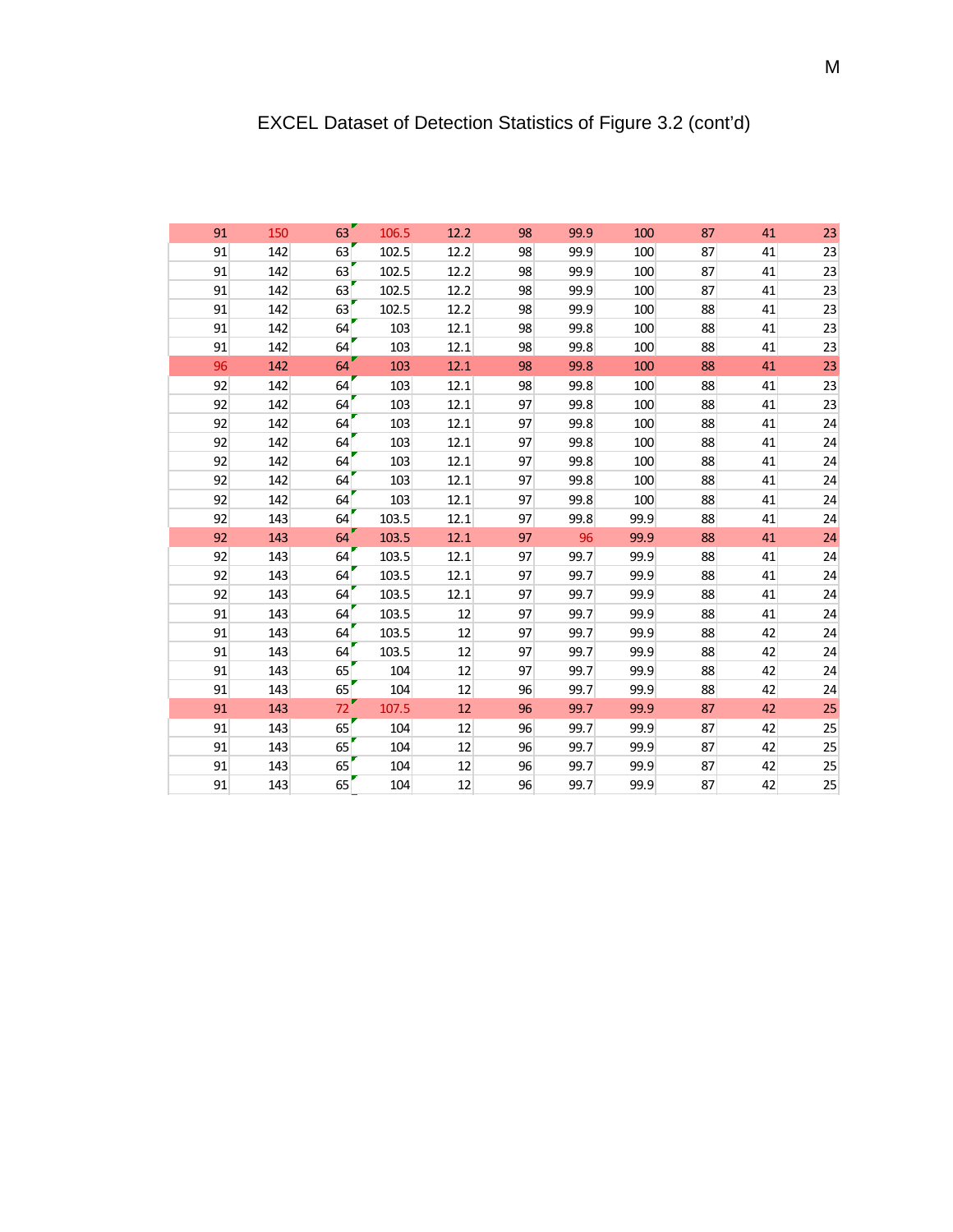| 91<br>91 | 143<br>144 | 65 | 104   | 12   | 96 | 99.7 | 99.9 | 87 | 42 | 25 |
|----------|------------|----|-------|------|----|------|------|----|----|----|
|          |            |    |       |      |    |      |      |    |    |    |
|          |            | 65 | 104.5 | 12   | 96 | 99.7 | 99.9 | 87 | 42 | 25 |
| 91       | 144        | 65 | 104.5 | 12   | 96 | 99.7 | 99.9 | 87 | 42 | 25 |
| 91       | 144        | 65 | 104.5 | 12   | 96 | 99.7 | 99.9 | 87 | 42 | 25 |
| 91       | 144        | 65 | 104.5 | 12   | 96 | 99.7 | 99.9 | 87 | 42 | 25 |
| 92       | 144        | 65 | 104.5 | 12   | 96 | 99.7 | 99.9 | 87 | 42 | 25 |
| 92       | 144        | 65 | 104.5 | 12   | 96 | 99.7 | 97   | 87 | 42 | 25 |
| 92       | 144        | 65 | 104.5 | 12   | 96 | 99.7 | 99.6 | 87 | 42 | 25 |
| 92       | 144        | 65 | 104.5 | 12   | 96 | 99.6 | 99.6 | 87 | 42 | 25 |
| 92       | 144        | 65 | 104.5 | 11.9 | 96 | 99.6 | 99.6 | 87 | 42 | 25 |
| 92       | 144        | 65 | 104.5 | 11.9 | 96 | 99.6 | 99.6 | 87 | 42 | 25 |
| 92       | 144        | 65 | 104.5 | 11.9 | 96 | 99.6 | 99.6 | 87 | 42 | 25 |
| 92       | 144        | 65 | 104.5 | 11.9 | 96 | 99.6 | 99.6 | 87 | 42 | 25 |
| 92       | 144        | 64 | 104   | 11.9 | 97 | 99.6 | 99.6 | 83 | 42 | 25 |
| 91       | 143        | 64 | 103.5 | 11.9 | 97 | 99.6 | 99.6 | 89 | 42 | 27 |
| 91       | 143        | 64 | 103.5 | 11.9 | 97 | 99.6 | 99.6 | 89 | 42 | 27 |
| 91       | 143        | 64 | 103.5 | 11.9 | 97 | 99.6 | 99.6 | 89 | 42 | 27 |
| 91       | 143        | 64 | 103.5 | 11.9 | 97 | 99.6 | 99.6 | 89 | 42 | 27 |
| 91       | 143        | 64 | 103.5 | 11.9 | 97 | 99.6 | 99.6 | 89 | 42 | 27 |
| 91       | 143        | 64 | 103.5 | 11.9 | 97 | 99.6 | 99.6 | 89 | 42 | 27 |
| 91       | 143        | 64 | 103.5 | 11.9 | 97 | 99.6 | 99.6 | 89 | 42 | 27 |
| 91       | 143        | 64 | 103.5 | 12   | 97 | 99.6 | 99.6 | 89 | 43 | 27 |
| 91       | 143        | 64 | 103.5 | 12   | 97 | 99.6 | 99.6 | 89 | 43 | 27 |
| 91       | 143        | 64 | 103.5 | 12   | 97 | 99.7 | 99.6 | 89 | 43 | 27 |
| 91       | 143        | 64 | 103.5 | 12   | 97 | 99.7 | 99.6 | 89 | 43 | 27 |
| 91       | 143        | 64 | 103.5 | 12   | 97 | 99.7 | 99.7 | 89 | 43 | 27 |
| 91       | 143        | 64 | 103.5 | 12   | 97 | 99.7 | 99.7 | 89 | 43 | 27 |
| 91       | 143        | 64 | 103.5 | 15   | 97 | 99.7 | 99.7 | 89 | 43 | 27 |
| 91       | 143        | 64 | 103.5 | 12   | 97 | 99.7 | 99.7 | 89 | 43 | 27 |
| 91       | 143        | 64 | 103.5 | 12   | 97 | 99.7 | 99.7 | 89 | 43 | 27 |